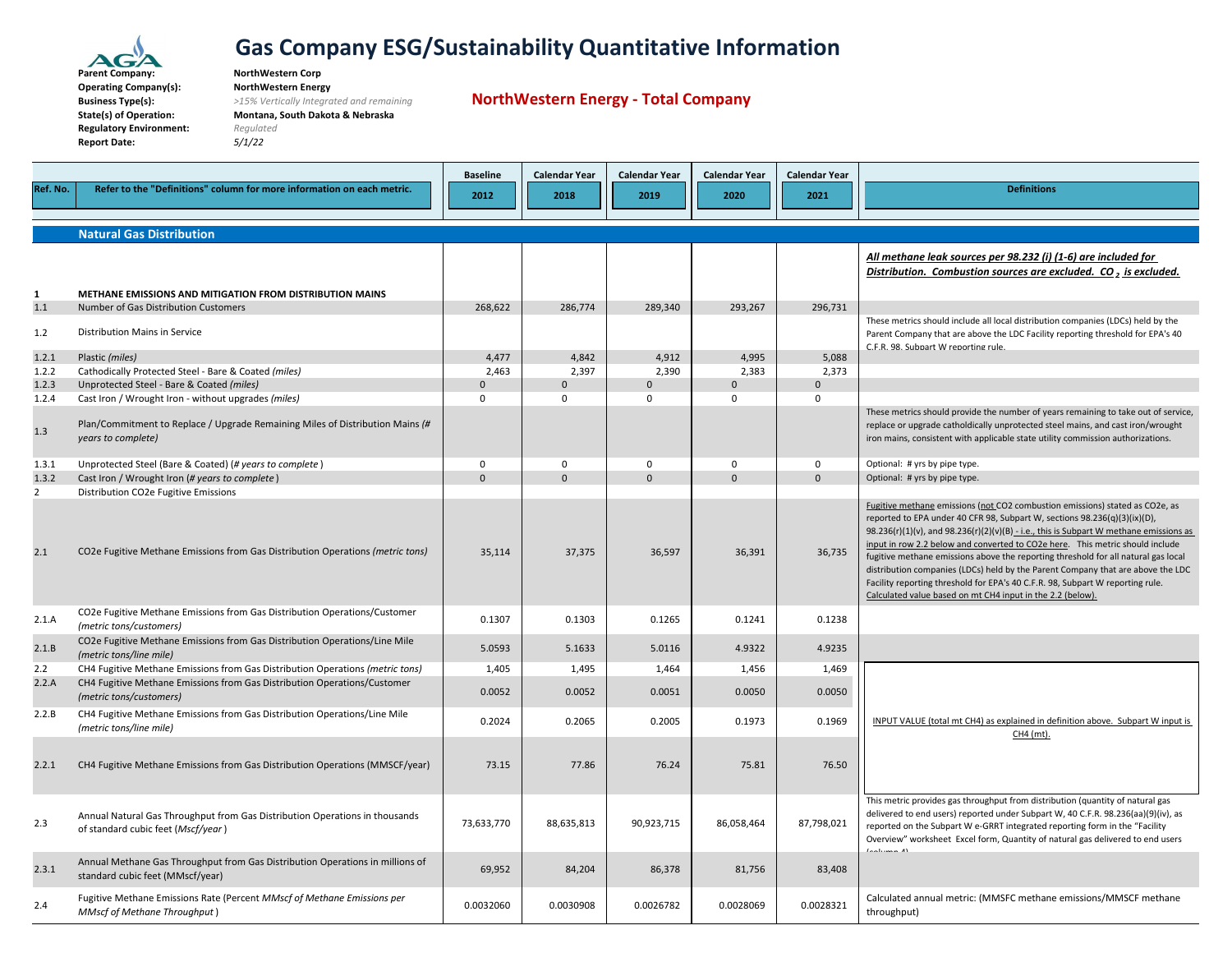

**Business**

#### **Gas Company ESG/Sustainability Quantitative Information NorthWestern Corp**

**Operating Company(s): NorthWestern Energy Type(s):** *>15% Vertically Integrated and remaining* **State(s) of Operation: Montana, South Dakota & Nebraska Regulatory Environment:** *Regulated* **Report Date:** *5/1/22*

**NorthWestern Energy ‐ Total Company**

|              |                                                                                                                                               | <b>Baseline</b> | <b>Calendar Year</b>     | <b>Calendar Year</b>     | <b>Calendar Year</b>     | <b>Calendar Year</b>     |                                                                                                                                |
|--------------|-----------------------------------------------------------------------------------------------------------------------------------------------|-----------------|--------------------------|--------------------------|--------------------------|--------------------------|--------------------------------------------------------------------------------------------------------------------------------|
| Ref. No.     | Refer to the "Definitions" column for more information on each metric.                                                                        | 2012            | 2018                     | 2019                     | 2020                     | 2021                     | <b>Definitions</b>                                                                                                             |
|              |                                                                                                                                               |                 |                          |                          |                          |                          |                                                                                                                                |
|              | <b>Natural Gas Transmission and Storage</b>                                                                                                   |                 |                          |                          |                          |                          |                                                                                                                                |
|              |                                                                                                                                               |                 |                          |                          |                          |                          | All methane leak sources per 98.232 (e) (1-8), (f)(1-8), and (m) are                                                           |
|              |                                                                                                                                               |                 |                          |                          |                          |                          | included for Transmission and Storage. Combustion sources are                                                                  |
|              |                                                                                                                                               |                 |                          |                          |                          |                          | excluded. $CO2$ and N <sub>2</sub> O are excluded.                                                                             |
| 0.1          | <b>Transmission Line Miles</b>                                                                                                                |                 |                          |                          |                          |                          |                                                                                                                                |
|              |                                                                                                                                               | Not Available   | 2,094.00                 | 2,221.00                 | 2,144.00                 | 2,140.00                 |                                                                                                                                |
| $\mathbf{1}$ | <b>Onshore Natural Gas Transmission Compression Methane Emissions</b>                                                                         |                 |                          |                          |                          |                          | Fugitive Methane emissions as defined in 40 CFR 98 Sub W Section 232 (e) (1-8),                                                |
| 1.1.1        | Pneumatic Device Venting (metric tons/year)                                                                                                   | Not Available   | 120.00                   | 120.00                   | 120.01                   | 120.00                   | CO2 and N2O emissions are excluded from this section.<br>Value reported using calculation in 40 CFR 98 Sub W Section 236(b)(4) |
| 1.1.2        | Blowdown Vent Stacks (metric tons/year)                                                                                                       | Not Available   | 58.24                    | 63.74                    | 47.78                    | 47.70                    | Value reported using calculation in 40 CFR 98 Sub W Section 236(i)(1)(iii)                                                     |
| 1.1.3        | Transmission Storage Tanks (metric tons/year)                                                                                                 | Not Available   | $\sim$                   | $\sim$                   | $\sim$                   | $\sim$                   | Value reported using calculation in 40 CFR 98 Sub W Section 236(k)(2)(v)                                                       |
| 1.1.4        | Flare Stack Emissions (metric tons/year)                                                                                                      | Not Available   | $\sim$                   | $\sim$                   | $\sim$                   | $\sim$                   | Value reported using calculation in 40 CFR 98 Sub W Section 236(n)(11)                                                         |
| 1.1.5        | Centrifugal Compressor Venting (metric tons/year)                                                                                             |                 |                          |                          |                          |                          | Value reported using calculation in 40 CFR 98 Sub W Section 236(o)(2)(ii)(D)(2)                                                |
|              |                                                                                                                                               | Not Available   | 1,382.40                 | 1,382.40                 | 1,382.40                 | 1,382.40                 |                                                                                                                                |
| 1.1.6        | Reciprocating Compressor Venting (metric tons/year)                                                                                           | Not Available   | 3.82                     | 3.82                     | 4.91                     | 4.91                     | Value reported using calculation in 40 CFR 98 Sub W Section 236(p)(2)(ii)(D)(2)                                                |
| 1.1.7        | Equipment leaks from valves, connectors, open ended lines, pressure relief valves,<br>and meters (metric tons/year)                           | Not Available   | 67.18                    | 67.18                    | 67.18                    | 67.20                    | Value reported using calculation in 40 CFR 98 Sub W Section 236(q)(2)(v)                                                       |
| 1.1.7.B      | Equipment Leaks per Transmission Line Mile (metric tons / transmission line miles)                                                            | Not Available   | 0.03                     | 0.03                     | 0.03                     | 0.03                     |                                                                                                                                |
| 1.1.8        | Other Leaks (metric tons/year)                                                                                                                |                 | $\sim$                   | $\sim$                   | $\sim$                   | $\sim$                   | Value reported using calculation in 40 CFR 98 Sub W Section 236(q)(2)(v)                                                       |
| 1.1.8.B      | Other leaks per Transmission Line Mile (metric tons / transmission line miles)                                                                | $\sim$          | $\sim$                   | $\sim$                   | $\sim$                   | $\sim$                   |                                                                                                                                |
| 1.1.9.B      | Total Leaks per Transmission Line Mile (metric tons / transmission line miles)                                                                | Not Available   | 0.03                     | 0.03                     | 0.03                     | 0.03                     |                                                                                                                                |
| 1.2          | Total Transmission Compression Methane Emissions (metric tons/year)                                                                           | Not Available   | 1,631.64                 | 1,637.14                 | 1,622.28                 | 1,622.21                 |                                                                                                                                |
| 1.2.B        | Total Transmission Compression Methane Emissions per Transmission Line Mile                                                                   |                 |                          |                          |                          |                          |                                                                                                                                |
|              | (metric tons / trans. line miles)                                                                                                             | Not Available   | 0.78                     | 0.74                     | 0.76                     | 0.76                     |                                                                                                                                |
| 1.3          | Total Transmission Compression Methane Emissions (CO2e/year)                                                                                  | Not Available   | 40,791                   | 40,929                   | 40,557                   | 40,555                   |                                                                                                                                |
| 1.4          | Total Transmission Compression Methane Emissions (MSCF/year)                                                                                  | Not Available   | 84,981                   | 85,268                   | 84,494                   | 84,490                   | Density of Methane = 0.0192 kg/ft3 per 40 CFR Sub W EQ. W-36                                                                   |
| 2            | <b>Underground Natural Gas Storage Methane Emissions</b>                                                                                      |                 |                          |                          |                          |                          | Fugitive Methane emissions as defined in 40 CFR 98 Sub W Section 232 (f) (1-8),                                                |
| 2.1.1        | Pneumatic Device Venting (metric tons/year)                                                                                                   | Not Available   | 7.27                     | 7.27                     | 103.24                   | 95.97                    | CO2 and N2O emissions are excluded from this section.<br>Value reported using calculation in 40 CFR 98 Sub W Section 236(b)(4) |
| 2.1.2        | Flare Stack Emissions (metric tons/year)                                                                                                      |                 | $\overline{\phantom{a}}$ | $\sim$                   |                          |                          | Value reported using calculation in 40 CFR 98 Sub W Section 236(n)(11)                                                         |
| 2.1.3        | Centrifugal Compressor Venting (metric tons/year)                                                                                             | Not Available   | 1,382.40                 | 1,382.40                 | 1,382.40                 | 1,382.40                 | Value reported using calculation in 40 CFR 98 Sub W Section 236(o)(2)(ii)(D)(2)                                                |
| 2.1.4        | Reciprocating Compressor Venting (metric tons/year)                                                                                           | Not Available   | 1.30                     | 1.30                     | 1.27                     | 1.30                     | Value reported using calculation in 40 CFR 98 Sub W Section 236(p)(2)(ii)(D)(2)                                                |
| 2.1.5        | Equipment leaks from valves, connectors, open ended lines, pressure relief valves,<br>and meters (metric tons/year)                           | Not Available   | 34.60                    | 34.60                    | 34.61                    | 34.60                    | Value reported using calculation in 40 CFR 98 Sub W Section 236(q)(2)(v)                                                       |
| 2.1.6        | Other Equipment Leaks (metric tons/year)                                                                                                      |                 | $\sim$                   |                          |                          | $\sim$                   | Value reported using calculation in 40 CFR 98 Sub W Section 236(q)(2)(v)                                                       |
| 2.1.7        | Equipment leaks from valves, connectors, open-ended lines, and pressure relief<br>valves associated with storage wellheads (metric tons/year) | Not Available   | 2,390.60                 | 2,390.60                 | 2,390.56                 | 2,390.60                 | Value reported using calculation in 40 CFR 98 Sub W Section 236(q)(2)(v)                                                       |
| 2.1.8        | Other equipment leaks from components associated with storage wellheads<br>(metric tons/year)                                                 |                 | $\sim$                   | $\overline{\phantom{a}}$ | $\overline{\phantom{a}}$ | $\overline{\phantom{a}}$ | Value reported using calculation in 40 CFR 98 Sub W Section 232(q)(2)(v)                                                       |
| 2.2          | Total Storage Compression Methane Emissions (metric tons/year)                                                                                | Not Available   | 3,816.17                 | 3,816.17                 | 3,912.08                 | 3,904.87                 |                                                                                                                                |
| 2.3          | Total Storage Compression Methane Emissions (CO2e/year)                                                                                       | Not Available   | 95.404                   | 95,404                   | 97.802                   | 97,622                   |                                                                                                                                |
| 2.4          | Total Storage Compression Methane Emissions (MSCF/year)                                                                                       | Not Available   | 198,759                  | 198,759                  | 203,754                  | 203,379                  | Density of Methane = 0.0192 kg/ft3 per 40 CFR Sub W EQ. W-36                                                                   |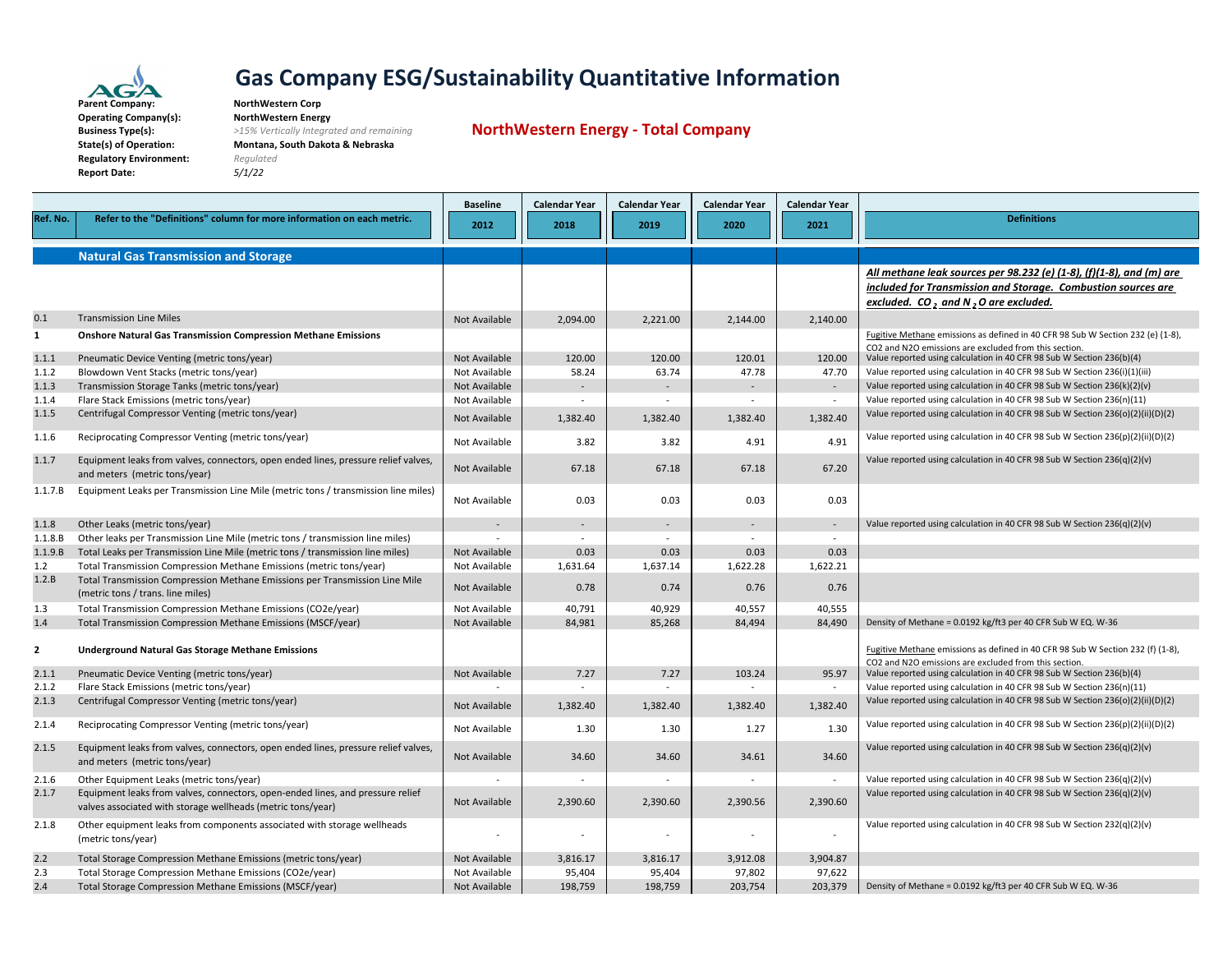

| Parent Company:                |
|--------------------------------|
| <b>Operating Company(s):</b>   |
| <b>Business Type(s):</b>       |
| <b>State(s) of Operation:</b>  |
| <b>Regulatory Environment:</b> |
| <b>Report Date:</b>            |
|                                |

#### **Company: NorthWestern Corp Operating Company(s): NorthWestern Energy**

**Report Date:** *5/1/22*

 **Type(s):** *>15% Vertically Integrated and remaining* **State(s) of Operation: Montana, South Dakota & Nebraska**  $Required$ 

**NorthWestern Energy ‐ Total Company**

|                |                                                                                                             | <b>Baseline</b> | <b>Calendar Year</b>     | <b>Calendar Year</b> | <b>Calendar Year</b> | <b>Calendar Year</b>     |                                                                                                                                                                                                                                                                                                                                     |
|----------------|-------------------------------------------------------------------------------------------------------------|-----------------|--------------------------|----------------------|----------------------|--------------------------|-------------------------------------------------------------------------------------------------------------------------------------------------------------------------------------------------------------------------------------------------------------------------------------------------------------------------------------|
| Ref. No.       | Refer to the "Definitions" column for more information on each metric.                                      | 2012            | 2018                     | 2019                 | 2020                 | 2021                     | <b>Definitions</b>                                                                                                                                                                                                                                                                                                                  |
|                |                                                                                                             |                 |                          |                      |                      |                          |                                                                                                                                                                                                                                                                                                                                     |
| 3              | <b>Onshore Natural Gas Transmission Pipeline Blowdowns</b>                                                  |                 |                          |                      |                      |                          | Blowdown vent stacks for onshore transmission pipeline as defined in 40 CFR 98<br>Sub W Section 232 (m), CO2 and N2O emissions are excluded from this section.                                                                                                                                                                      |
| 3.1            | Transmission Pipeline Blowdown Vent Stacks (metric tons/year)                                               | Not Available   | 120                      | 428                  | 6,337                | 1,082                    | Value reported using calculation in 40 CFR 98 Sub W Section 232(i)(3)(ii)                                                                                                                                                                                                                                                           |
| 3.2            | Transmission Pipeline Blowdown Vent Stacks (CO2e/year)                                                      | Not Available   | 3,000                    | 10,705               | 158,424              | 27,040                   |                                                                                                                                                                                                                                                                                                                                     |
| 3.3            | Transmission Pipeline Blowdown Vent Stacks (MSCF/year)                                                      | Not Available   | 6,249                    | 22,302               | 330,049              | 56,334                   |                                                                                                                                                                                                                                                                                                                                     |
| $\overline{a}$ | Other Non-Sub W Emissions Data (OPTIONAL)                                                                   |                 |                          |                      |                      |                          | (OPTIONAL) If desired, report additional sources required by ONE Future include<br>dehydrator vents, storage station venting transmission pipeline leaks, and storage<br>tank methane.                                                                                                                                              |
| 4.1            | Total Methane Emissions from additional sources not recognized by 40 CFR 98<br>Subpart W (metric tons/year) |                 |                          |                      |                      |                          |                                                                                                                                                                                                                                                                                                                                     |
| 4.2            | Total Methane Emissions from additional sources not recognized by 40 CFR 98<br>Subpart W (CO2e/year)        |                 |                          |                      |                      |                          |                                                                                                                                                                                                                                                                                                                                     |
| 4.3            | Total Methane Emissions from additional sources not recognized by 40 CFR 98<br>Subpart W (MSCF/year)        |                 |                          |                      |                      |                          |                                                                                                                                                                                                                                                                                                                                     |
| 5              | <b>Summary and Metrics</b>                                                                                  |                 |                          |                      |                      |                          |                                                                                                                                                                                                                                                                                                                                     |
| 5.1            | Total Transmission and Storage Methane Emissions (MMSCF/year)                                               | Not Available   | 290                      | 306                  | 618                  | 344                      |                                                                                                                                                                                                                                                                                                                                     |
| 5.2            | Annual Natural Gas Throughput from Gas Transmission and Storage Operations<br>(MSCF/year)                   | Not Available   | 58,560,354               | 60,156,069           | 59,059,773           | 58,072,832               | EIA 176 throughput or other reference for other throughput selected                                                                                                                                                                                                                                                                 |
| 5.2.1          | Annual Methane Gas Throughput from Gas Transmission and Storage Operations<br>(MMSCF/year)                  | Not Available   | 55,632                   | 57,148               | 56,107               | 55,169                   | Methane content in natural gas equals 95% based on 40 CFR 98 Sub W 233(u)(2)(vii)                                                                                                                                                                                                                                                   |
| 5.3            | Methane Emissions Intensity Metric (Percent MMscf of Methane Emissions per<br>MMscf of Methane Throughput)  | Not Available   | Not Available            | Not Available        | Not Available        | Not Available            |                                                                                                                                                                                                                                                                                                                                     |
|                | <b>Natural Gas Gathering and Boosting</b>                                                                   |                 |                          |                      |                      |                          |                                                                                                                                                                                                                                                                                                                                     |
| $\mathbf{1}$   | <b>METHANE EMISSIONS</b>                                                                                    |                 |                          |                      |                      |                          |                                                                                                                                                                                                                                                                                                                                     |
| 1.1            | Gathering and Boosting Pipelines, Blow Down Volumes, and Emissions                                          | Not Available   | $\overline{\phantom{a}}$ |                      |                      | $\overline{\phantom{a}}$ |                                                                                                                                                                                                                                                                                                                                     |
| 1.1.1          | Total Miles of Gathering Pipeline Operated by gas utility (miles)                                           | Not Available   | 569.00                   | 618.00               | 568.56               | 568.60                   |                                                                                                                                                                                                                                                                                                                                     |
| 1.1.2          | Volume of Gathering Pipeline Blow Down Emissions (scf)                                                      | Not Available   | 414,061                  | 1,535,249            | 660,299              | 660,298                  | This metric is collected to support calculations under EPA 40 CFR 98, Subpart W.                                                                                                                                                                                                                                                    |
| 1.1.4          | Gathering Pipeline Blow-Down Emissions outside storage and compression facilities                           | Not Available   | 198.75                   | 737.20               | 317.10               | 317.10                   |                                                                                                                                                                                                                                                                                                                                     |
|                |                                                                                                             |                 |                          |                      |                      |                          |                                                                                                                                                                                                                                                                                                                                     |
| $\overline{2}$ | CO2e COMBUSTION EMISSIONS FOR GATHERING & BOOSTING COMPRESSION                                              |                 |                          |                      |                      |                          |                                                                                                                                                                                                                                                                                                                                     |
| 2.1            | CO2e Emissions for Gathering & Boosting Compression Stations (metric tons)                                  | Not Available   | 7,318.00                 | 7,552.00             | 7,569.00             | 7,046.00                 | CO2 combustion emissionsas reported to EPA under 40 CFR 98, Subpart C, as<br>directed in Subpart W, 98.232(k).                                                                                                                                                                                                                      |
| $\overline{3}$ | <b>CONVENTIONAL COMBUSTION EMISSIONS FROM GATHERING &amp; BOOSTING COMPRI</b>                               |                 |                          |                      |                      |                          |                                                                                                                                                                                                                                                                                                                                     |
| 3.1            | Emissions reported for all permitted sources (minor or major)                                               |                 |                          |                      |                      | $\overline{\phantom{a}}$ | The number of permitted sources for conventional emissions may not be the same<br>number of sources reporting under the EPA GHG reporting rule. Companies may<br>wish to describe which, or how many, sources are included in the conventional<br>pollutants data and whether the CO2e data reported includes all of these sources. |
| 3.1.1          | NOx (metric tons per year)                                                                                  | Not Available   | 24.27                    | 25.05                | 25.12                | 23.35                    |                                                                                                                                                                                                                                                                                                                                     |
| 3.1.2          | VOC (metric tons per year)                                                                                  | Not Available   | 55.73                    | 54.24                | 54.79                | 54.82                    |                                                                                                                                                                                                                                                                                                                                     |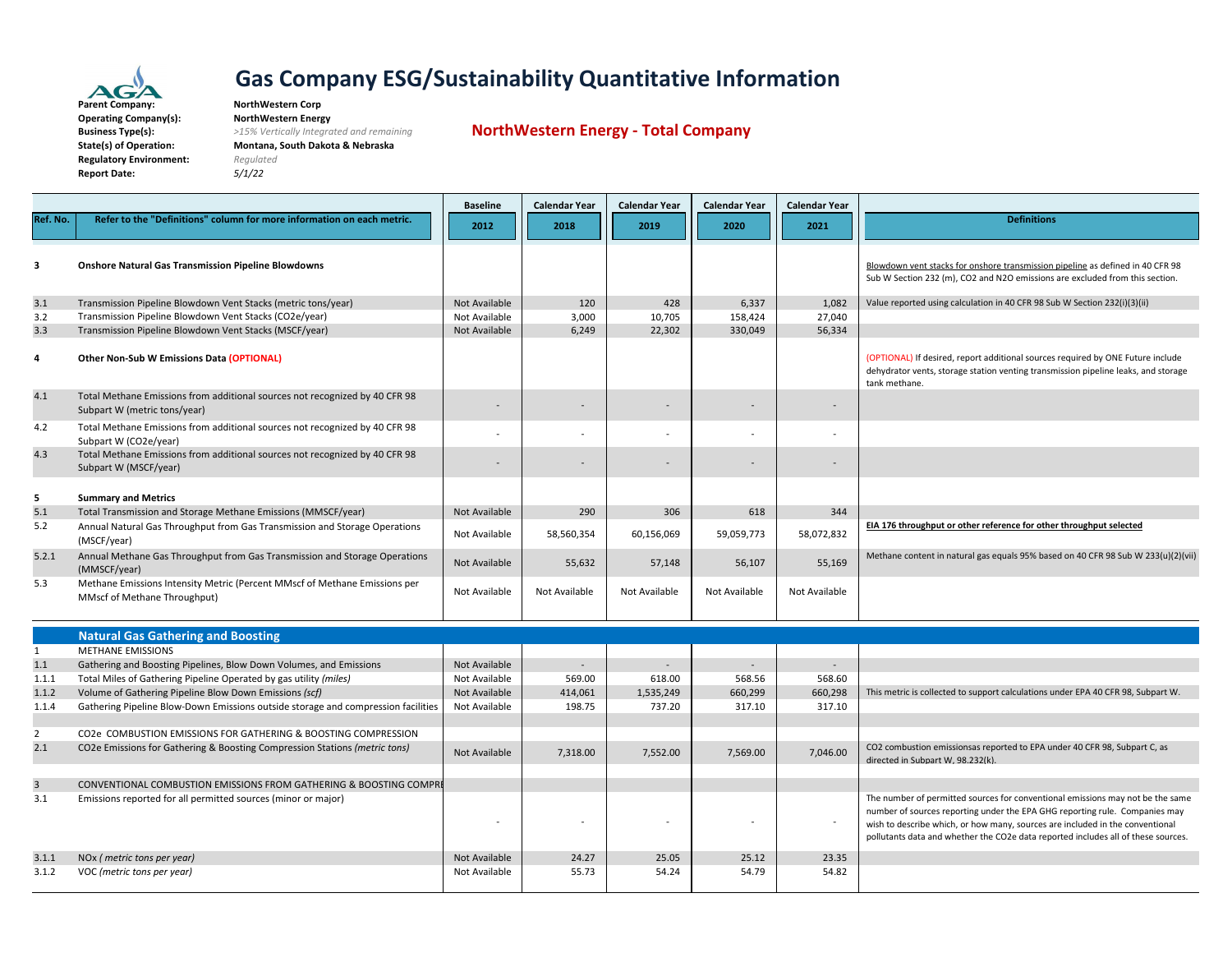

**ParentOperating Company(s): NorthWestern Energy BusinessState(s) of Operation: Montana Regulatory Environment:** *Regulated* **Report Date:** *5/1/22*

 **Company: NorthWestern Corp Type(s):** *>15% Vertically Integrated and remaining*

**NorthWestern Energy ‐ Montana only**

| Ref. No.                | Refer to the "Definitions" column for more information on each metric.                                                                                     | <b>Baseline</b><br>2012 | <b>Calendar Year</b><br>2018 | <b>Calendar Year</b><br>2019 | <b>Calendar Year</b><br>2020 | Calendar Year<br>2021 | <b>Definitions</b>                                                                                                                                                                                                                                                                                                                                                                                                                                                                                                                                                                                                                                            |
|-------------------------|------------------------------------------------------------------------------------------------------------------------------------------------------------|-------------------------|------------------------------|------------------------------|------------------------------|-----------------------|---------------------------------------------------------------------------------------------------------------------------------------------------------------------------------------------------------------------------------------------------------------------------------------------------------------------------------------------------------------------------------------------------------------------------------------------------------------------------------------------------------------------------------------------------------------------------------------------------------------------------------------------------------------|
|                         | <b>Natural Gas Distribution</b>                                                                                                                            |                         |                              |                              |                              |                       |                                                                                                                                                                                                                                                                                                                                                                                                                                                                                                                                                                                                                                                               |
|                         |                                                                                                                                                            |                         |                              |                              |                              |                       | All methane leak sources per 98.232 (i) (1-6) are included for<br>Distribution. Combustion sources are excluded. CO, is excluded.                                                                                                                                                                                                                                                                                                                                                                                                                                                                                                                             |
| 1<br>1.1                | <b>METHANE EMISSIONS AND MITIGATION FROM DISTRIBUTION MAINS</b><br>Number of Gas Distribution Customers                                                    | 182,364                 | 197,251                      | 199,663                      | 202,436                      | 205,182               |                                                                                                                                                                                                                                                                                                                                                                                                                                                                                                                                                                                                                                                               |
| 1.2                     | Distribution Mains in Service                                                                                                                              |                         |                              |                              |                              |                       | These metrics should include all local distribution companies (LDCs) held by the<br>Parent Company that are above the LDC Facility reporting threshold for EPA's 40<br>C.F.R. 98, Subpart W reporting rule.                                                                                                                                                                                                                                                                                                                                                                                                                                                   |
| 1.2.1                   | Plastic (miles)                                                                                                                                            | 3,335                   | 3,596                        | 3,643                        | 3,695                        | 3,760                 |                                                                                                                                                                                                                                                                                                                                                                                                                                                                                                                                                                                                                                                               |
| 1.2.2                   | Cathodically Protected Steel - Bare & Coated (miles)                                                                                                       | 1,255                   | 1,200                        | 1,191                        | 1,183                        | 1,170                 |                                                                                                                                                                                                                                                                                                                                                                                                                                                                                                                                                                                                                                                               |
| 1.2.3                   | Unprotected Steel - Bare & Coated (miles)                                                                                                                  |                         | $\sim$                       |                              |                              | $\sim$                |                                                                                                                                                                                                                                                                                                                                                                                                                                                                                                                                                                                                                                                               |
| 1.2.4<br>1.3            | Cast Iron / Wrought Iron - without upgrades (miles)<br>Plan/Commitment to Replace / Upgrade Remaining Miles of Distribution Mains (#<br>years to complete) | $\sim$                  | $\sim$                       | $\sim$                       | $\sim$                       | $\sim$                | These metrics should provide the number of years remaining to take out of service,<br>replace or upgrade catholdically unprotected steel mains, and cast iron/wrought<br>iron mains, consistent with applicable state utility commission authorizations.                                                                                                                                                                                                                                                                                                                                                                                                      |
| 1.3.1                   | Unprotected Steel (Bare & Coated) (# years to complete)                                                                                                    |                         | $\sim$                       | $\overline{\phantom{a}}$     |                              | $\sim$                | Optional: # yrs by pipe type.                                                                                                                                                                                                                                                                                                                                                                                                                                                                                                                                                                                                                                 |
| 1.3.2<br>$\overline{2}$ | Cast Iron / Wrought Iron (# years to complete)<br>Distribution CO2e Fugitive Emissions                                                                     |                         |                              |                              |                              |                       | Optional: # yrs by pipe type.                                                                                                                                                                                                                                                                                                                                                                                                                                                                                                                                                                                                                                 |
| 2.1                     | CO2e Fugitive Methane Emissions from Gas Distribution Operations (metric tons)                                                                             | 24,511                  | 24,887                       | 25,326                       | 25,179                       | 25,494                | Fugitive methane emissions (not CO2 combustion emissions) stated as CO2e, as<br>reported to EPA under 40 CFR 98, Subpart W, sections 98.236(q)(3)(ix)(D),<br>98.236(r)(1)(v), and 98.236(r)(2)(v)(B) - i.e., this is Subpart W methane emissions as<br>input in row 2.2 below and converted to CO2e here. This metric should include<br>fugitive methane emissions above the reporting threshold for all natural gas local<br>distribution companies (LDCs) held by the Parent Company that are above the LDC<br>Facility reporting threshold for EPA's 40 C.F.R. 98, Subpart W reporting rule.<br>Calculated value based on mt CH4 input in the 2.2 (below). |
| 2.1.A                   | CO2e Fugitive Methane Emissions from Gas Distribution Operations/Customer<br>(metric tons/customers)                                                       | 0.1344                  | 0.1262                       | 0.1268                       | 0.1244                       | 0.1242                |                                                                                                                                                                                                                                                                                                                                                                                                                                                                                                                                                                                                                                                               |
| 2.1.B                   | CO2e Fugitive Methane Emissions from Gas Distribution Operations/Line Mile<br>(metric tons/line mile)                                                      | 5.3401                  | 5.1890                       | 5.2391                       | 5.1618                       | 5.1711                |                                                                                                                                                                                                                                                                                                                                                                                                                                                                                                                                                                                                                                                               |
| 2.2                     | CH4 Fugitive Methane Emissions from Gas Distribution Operations (metric tons)                                                                              | 980                     | 995                          | 1,013                        | 1,007                        | 1,020                 | INPUT VALUE (total mt CH4) as explained in definition above. Subpart W input is                                                                                                                                                                                                                                                                                                                                                                                                                                                                                                                                                                               |
| 2.2.A                   | CH4 Fugitive Methane Emissions from Gas Distribution Operations/Customer<br>(metric tons/customers)                                                        | 0.0054                  | 0.0050                       | 0.0051                       | 0.0050                       | 0.0050                | CH4 (mt).                                                                                                                                                                                                                                                                                                                                                                                                                                                                                                                                                                                                                                                     |
| 2.2.B                   | CH4 Fugitive Methane Emissions from Gas Distribution Operations/Line Mile<br>(metric tons/line mile)                                                       | 0.2136                  | 0.2076                       | 0.2096                       | 0.2065                       | 0.2068                |                                                                                                                                                                                                                                                                                                                                                                                                                                                                                                                                                                                                                                                               |
| 2.2.1                   | CH4 Fugitive Methane Emissions from Gas Distribution Operations (MMSCF/year)                                                                               | 51.06                   | 51.85                        | 52.76                        | 52.46                        | 53.11                 |                                                                                                                                                                                                                                                                                                                                                                                                                                                                                                                                                                                                                                                               |
| 2.3                     | Annual Natural Gas Throughput from Gas Distribution Operations in thousands<br>of standard cubic feet (Mscf/year)                                          | 38,243,784              | 44,622,527                   | 47,356,572                   | 44,071,326                   | 43,827,067            | This metric provides gas throughput from distribution (quantity of natural gas<br>delivered to end users) reported under Subpart W, 40 C.F.R. 98.236(aa)(9)(iv), as<br>reported on the Subpart W e-GRRT integrated reporting form in the "Facility<br>Oventiew" worksheet Evrel form Quantity of natural das delivered to end users                                                                                                                                                                                                                                                                                                                           |
| 2.3.1                   | Annual Methane Gas Throughput from Gas Distribution Operations in millions of<br>standard cubic feet (MMscf/year)                                          | 36,332                  | 42,391                       | 44,989                       | 41,868                       | 41,636                |                                                                                                                                                                                                                                                                                                                                                                                                                                                                                                                                                                                                                                                               |
| 2.4                     | Fugitive Methane Emissions Rate (Percent MMscf of Methane Emissions per<br><b>MMscf of Methane Throughput</b> )                                            | 0%                      | 0%                           | 0%                           | 0%                           | 0%                    | Calculated annual metric: (MMSFC methane emissions/MMSCF methane<br>throughput)                                                                                                                                                                                                                                                                                                                                                                                                                                                                                                                                                                               |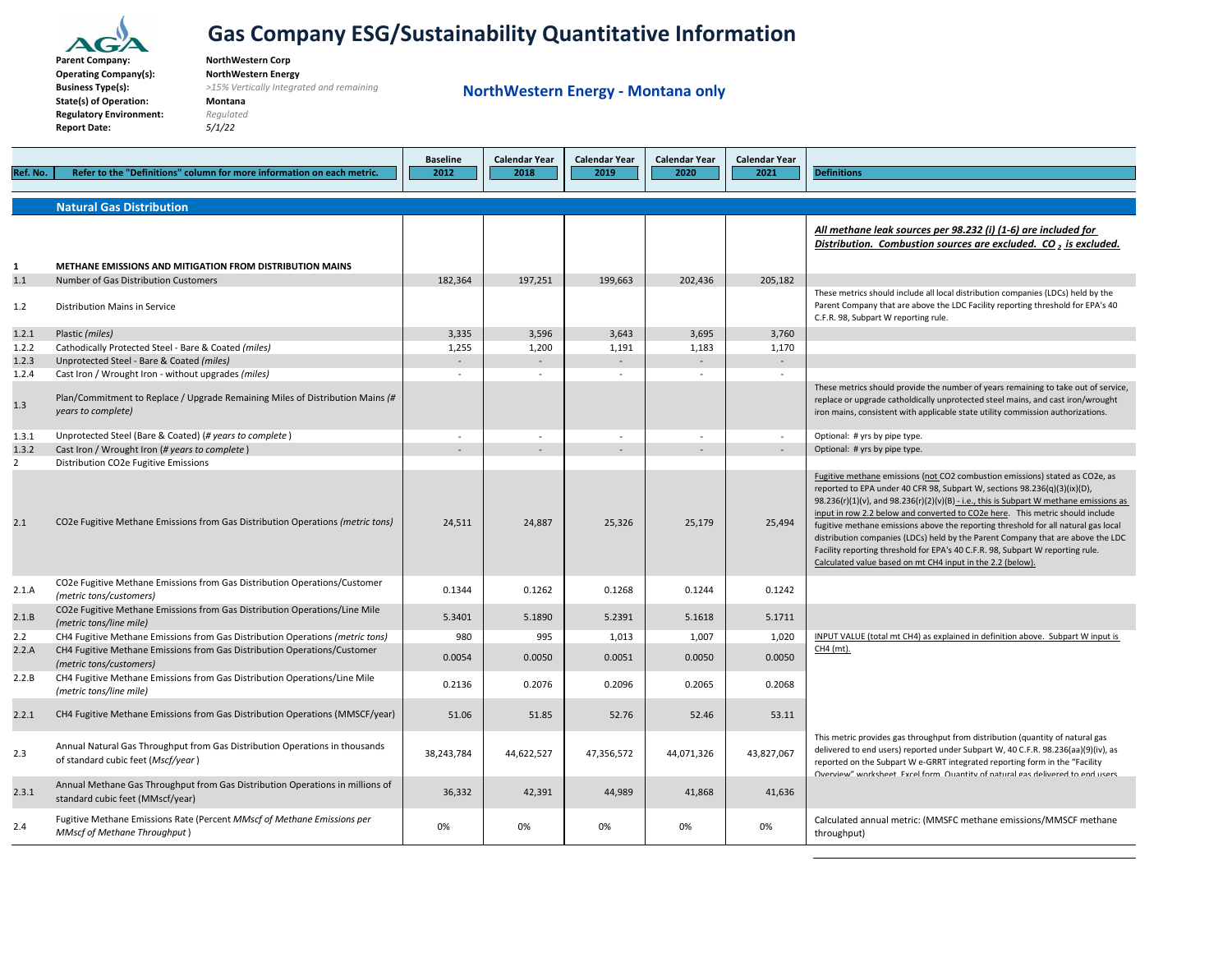

**ParentBusinessState(s) of Operation: Montana Regulatory Environment:** *Regulated* **Report Date:** *5/1/22*

 **Company: NorthWestern Corp Operating Company(s): NorthWestern Energy Type(s):** *>15% Vertically Integrated and remaining*

**NorthWestern Energy ‐ Montana only**

|                         |                                                                                          | <b>Baseline</b> | <b>Calendar Year</b> | <b>Calendar Year</b> | <b>Calendar Year</b> | <b>Calendar Year</b> |                                                                                                                                                        |
|-------------------------|------------------------------------------------------------------------------------------|-----------------|----------------------|----------------------|----------------------|----------------------|--------------------------------------------------------------------------------------------------------------------------------------------------------|
| Ref. No.                | Refer to the "Definitions" column for more information on each metric.                   | 2012            | 2018                 | 2019                 | 2020                 | 2021                 | <b>Definitions</b>                                                                                                                                     |
|                         | <b>Natural Gas Transmission and Storage</b>                                              |                 |                      |                      |                      |                      |                                                                                                                                                        |
|                         |                                                                                          |                 |                      |                      |                      |                      |                                                                                                                                                        |
|                         |                                                                                          |                 |                      |                      |                      |                      | All methane leak sources per 98.232 (e) (1-8), (f)(1-8), and (m) are                                                                                   |
|                         |                                                                                          |                 |                      |                      |                      |                      | included for Transmission and Storage. Combustion sources are                                                                                          |
|                         |                                                                                          |                 |                      |                      |                      |                      | excluded. CO, and N, O are excluded.                                                                                                                   |
| 0.1                     | <b>Transmission Line Miles</b>                                                           | $\sim$          | 2,094                | 2,221                | 2.144                | 2,140                |                                                                                                                                                        |
| $\mathbf{1}$            | <b>Onshore Natural Gas Transmission Compression Methane Emissions</b>                    |                 |                      |                      |                      |                      | Fugitive Methane emissions as defined in 40 CFR 98 Sub W Section 232 (e) (1-8),                                                                        |
|                         |                                                                                          |                 |                      |                      |                      |                      | CO2 and N2O emissions are excluded from this section.                                                                                                  |
| 1.1.1                   | Pneumatic Device Venting (metric tons/year)                                              | 0.0             | 120.0                | 120.0                | 120.0<br>47.8        | 120.0                | Value reported using calculation in 40 CFR 98 Sub W Section 236(b)(4)                                                                                  |
| 1.1.2<br>1.1.3          | Blowdown Vent Stacks (metric tons/year)<br>Transmission Storage Tanks (metric tons/year) | 0.0<br>0.0      | 58.2<br>0.0          | 63.7<br>0.0          | 0.0                  | 47.7<br>0.0          | Value reported using calculation in 40 CFR 98 Sub W Section 236(i)(1)(iii)<br>Value reported using calculation in 40 CFR 98 Sub W Section 236(k)(2)(v) |
| 1.1.4                   | Flare Stack Emissions (metric tons/year)                                                 | 0.0             | 0.0                  | 0.0                  | 0.0                  | 0.0                  | Value reported using calculation in 40 CFR 98 Sub W Section 236(n)(11)                                                                                 |
| 1.1.5                   | Centrifugal Compressor Venting (metric tons/year)                                        | 0.0             | 1,382.4              | 1,382.4              | 1,382.4              | 1,382.4              | Value reported using calculation in 40 CFR 98 Sub W Section 236(o)(2)(ii)(D)(2)                                                                        |
| 1.1.6                   | Reciprocating Compressor Venting (metric tons/year)                                      | 0.0             | 3.8                  | 3.8                  | 4.9                  | 4.9                  | Value reported using calculation in 40 CFR 98 Sub W Section 236(p)(2)(ii)(D)(2)                                                                        |
| 1.1.7                   | Equipment leaks from valves, connectors, open ended lines, pressure relief valves,       |                 |                      |                      |                      |                      | Value reported using calculation in 40 CFR 98 Sub W Section 236(q)(2)(v)                                                                               |
|                         | and meters (metric tons/year)                                                            | 0.0             | 67.2                 | 67.2                 | 67.2                 | 67.2                 |                                                                                                                                                        |
| 1.1.7.B                 | Equipment Leaks per Transmission Line Mile (metric tons / transmission line miles)       |                 |                      |                      |                      |                      |                                                                                                                                                        |
|                         |                                                                                          | 0.0             | 0.0                  | 0.0                  | 0.0                  | 0.0                  |                                                                                                                                                        |
| 1.1.8                   | Other Leaks (metric tons/year)                                                           | 0.0             | 0.0                  | 0.0                  | 0.0                  | 0.0                  | Value reported using calculation in 40 CFR 98 Sub W Section 236(q)(2)(v)                                                                               |
| 1.1.8.B                 | Other leaks per Transmission Line Mile (metric tons / transmission line miles)           | 0.0             | 0.0                  | 0.0                  | 0.0                  | 0.0                  |                                                                                                                                                        |
| 1.1.9.B                 | Total Leaks per Transmission Line Mile (metric tons / transmission line miles)           | 0.0             | 0.0                  | 0.0                  | 0.0                  | 0.0                  |                                                                                                                                                        |
| 1.2                     | Total Transmission Compression Methane Emissions (metric tons/year)                      | 0.0             | 1,631.6              | 1,637.1              | 1,622.3              | 1,622.2              |                                                                                                                                                        |
| 1.2.B                   | Total Transmission Compression Methane Emissions per Transmission Line Mile              |                 |                      |                      |                      |                      |                                                                                                                                                        |
|                         | (metric tons / trans. line miles)                                                        | 0.0             | 0.8                  | 0.7                  | 0.8                  | 0.8                  |                                                                                                                                                        |
| 1.3                     | Total Transmission Compression Methane Emissions (CO2e/year)                             | 0.0             | 40,791.0             | 40,928.5             | 40,557.0             | 40,555.3             |                                                                                                                                                        |
| 1.4                     | Total Transmission Compression Methane Emissions (MSCF/year)                             | 0.0             | 84.981.3             | 85.267.7             | 84.493.8             | 84.490.1             | Density of Methane = 0.0192 kg/ft3 per 40 CFR Sub W EQ. W-36                                                                                           |
|                         |                                                                                          |                 |                      |                      |                      |                      |                                                                                                                                                        |
| $\overline{2}$          | <b>Underground Natural Gas Storage Methane Emissions</b>                                 |                 |                      |                      |                      |                      | Fugitive Methane emissions as defined in 40 CFR 98 Sub W Section 232 (f) (1-8), CO2                                                                    |
| 2.1.1                   |                                                                                          | 0.0             | 7.3                  | 7.3                  | 103.2                | 96.0                 | and N2O emissions are excluded from this section.<br>Value reported using calculation in 40 CFR 98 Sub W Section 236(b)(4)                             |
| 2.1.2                   | Pneumatic Device Venting (metric tons/year)<br>Flare Stack Emissions (metric tons/year)  | 0.0             | 0.0                  | 0.0                  | 0.0                  | 0.0                  | Value reported using calculation in 40 CFR 98 Sub W Section 236(n)(11)                                                                                 |
| 2.1.3                   | Centrifugal Compressor Venting (metric tons/year)                                        | 0.0             | 1,382.4              | 1,382.4              | 1,382.4              | 1,382.4              | Value reported using calculation in 40 CFR 98 Sub W Section 236(o)(2)(ii)(D)(2)                                                                        |
| 2.1.4                   | Reciprocating Compressor Venting (metric tons/year)                                      | 0.0             | 1.3                  | 1.3                  | 1.3                  | 1.3                  | Value reported using calculation in 40 CFR 98 Sub W Section 236(p)(2)(ii)(D)(2)                                                                        |
| 2.1.5                   | Equipment leaks from valves, connectors, open ended lines, pressure relief valves,       |                 |                      |                      |                      |                      | Value reported using calculation in 40 CFR 98 Sub W Section 236(q)(2)(v)                                                                               |
|                         | and meters (metric tons/year)                                                            | 0.0             | 34.6                 | 34.6                 | 34.6                 | 34.6                 |                                                                                                                                                        |
| 2.1.6                   | Other Equipment Leaks (metric tons/year)                                                 | 0.0             | 0.0                  | 0.0                  | 0.0                  | 0.0                  | Value reported using calculation in 40 CFR 98 Sub W Section $236(q)(2)(v)$                                                                             |
| 2.1.7                   | Equipment leaks from valves, connectors, open-ended lines, and pressure relief           |                 |                      |                      |                      |                      | Value reported using calculation in 40 CFR 98 Sub W Section 236(q)(2)(v)                                                                               |
|                         | valves associated with storage wellheads (metric tons/year)                              | 0.0             | 2,390.6              | 2,390.6              | 2,390.6              | 2,390.6              |                                                                                                                                                        |
| 2.1.8                   | Other equipment leaks from components associated with storage wellheads                  | 0.0             | 0.0                  | 0.0                  | 0.0                  | 0.0                  | Value reported using calculation in 40 CFR 98 Sub W Section 232(q)(2)(v)                                                                               |
| 2.2                     | Total Storage Compression Methane Emissions (metric tons/year)                           | 0.0             | 3,816.2              | 3,816.2              | 3,912.1              | 3,904.9              |                                                                                                                                                        |
| 2.3                     | Total Storage Compression Methane Emissions (CO2e/year)                                  | 0.0             | 95,404.3             | 95,404.3             | 97,802.0             | 97,621.8             |                                                                                                                                                        |
| 2.4                     | Total Storage Compression Methane Emissions (MSCF/year)                                  | $\Omega$        | 198,759              | 198,759              | 203,754              | 203,379              | Density of Methane = 0.0192 kg/ft3 per 40 CFR Sub W EQ. W-36                                                                                           |
|                         |                                                                                          |                 |                      |                      |                      |                      |                                                                                                                                                        |
| $\overline{\mathbf{3}}$ | <b>Onshore Natural Gas Transmission Pipeline Blowdowns</b>                               |                 |                      |                      |                      |                      | Blowdown vent stacks for onshore transmission pipeline as defined in 40 CFR 98 Sub                                                                     |
|                         |                                                                                          |                 |                      |                      |                      |                      | W Section 232 (m), CO2 and N2O emissions are excluded from this section.                                                                               |
| 3.1                     | Transmission Pipeline Blowdown Vent Stacks (metric tons/year)                            | 0.0             | 120.0                | 428.2                | 6.336.9              | 1,081.6              | Value reported using calculation in 40 CFR 98 Sub W Section 232(i)(3)(ii)                                                                              |
| 3.2                     | Transmission Pipeline Blowdown Vent Stacks (CO2e/year)                                   | $\mathbf 0$     | 3,000                | 10,705               | 158,424              | 27,040               |                                                                                                                                                        |
| 3.3                     | Transmission Pipeline Blowdown Vent Stacks (MSCF/year)                                   | $\Omega$        | 6,249                | 22.302               | 330,049              | 56,334               |                                                                                                                                                        |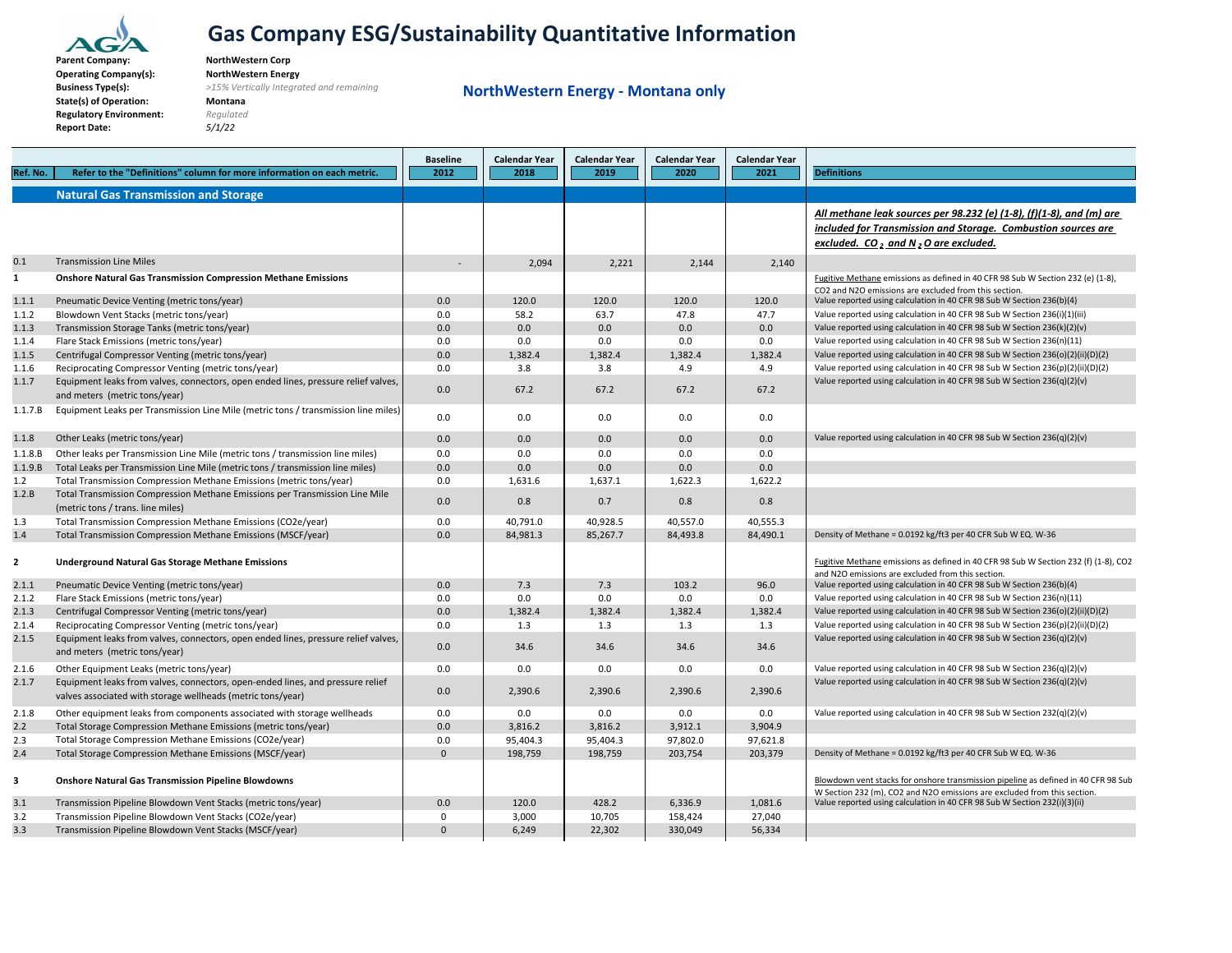

**ParentBusinessState(s) of Operation: Montana Regulatory Environment:** *Regulated* **Report Date:** *5/1/22*

 **Company: NorthWestern Corp Operating Company(s): NorthWestern Energy Type(s):** *>15% Vertically Integrated and remaining*

**NorthWestern Energy ‐ Montana only**

|          |                                                                                                             | <b>Baseline</b>     | <b>Calendar Year</b> | <b>Calendar Year</b> | <b>Calendar Year</b> | <b>Calendar Year</b> |                                                                                                                                                                                        |
|----------|-------------------------------------------------------------------------------------------------------------|---------------------|----------------------|----------------------|----------------------|----------------------|----------------------------------------------------------------------------------------------------------------------------------------------------------------------------------------|
| Ref. No. | Refer to the "Definitions" column for more information on each metric.                                      | 2012                | 2018                 | 2019                 | 2020                 | 2021                 | <b>Definitions</b>                                                                                                                                                                     |
|          | Other Non-Sub W Emissions Data (OPTIONAL)                                                                   |                     |                      |                      |                      |                      | (OPTIONAL) If desired, report additional sources required by ONE Future include<br>dehydrator vents, storage station venting transmission pipeline leaks, and storage<br>tank methane. |
| 4.1      | Total Methane Emissions from additional sources not recognized by 40 CFR 98<br>Subpart W (metric tons/year) | 0.0                 | 0.0                  | 0.0                  | 0.0                  | 0.0                  |                                                                                                                                                                                        |
| 4.2      | Total Methane Emissions from additional sources not recognized by 40 CFR 98<br>Subpart W (CO2e/year)        | 0.0                 | 0.0                  | 0.0                  | 0.0                  | 0.0                  |                                                                                                                                                                                        |
| 4.3      | Total Methane Emissions from additional sources not recognized by 40 CFR 98<br>Subpart W (MSCF/year)        | 0.0                 | 0.0                  | 0.0                  | 0.0                  | 0.0                  |                                                                                                                                                                                        |
| 5        | <b>Summary and Metrics</b>                                                                                  |                     |                      |                      |                      |                      |                                                                                                                                                                                        |
| 5.1      | Total Transmission and Storage Methane Emissions (MMSCF/year)                                               | 0.0                 | 290.0                | 306.3                | 618.3                | 344.2                |                                                                                                                                                                                        |
| 5.2      | Annual Natural Gas Throughput from Gas Transmission and Storage Operations                                  | $\Omega$            | 58,560,354           | 60,156,069           | 59,059,773           | 58,072,832           | EIA 176 throughput or other reference for other throughput selected                                                                                                                    |
| 5.2.1    | Annual Methane Gas Throughput from Gas Transmission and Storage Operations<br>(MMSCF/year)                  | 0.0                 | 55,632.3             | 57,148.3             | 56,106.8             | 55,169.2             | Methane content in natural gas equals 95% based on 40 CFR 98 Sub W 233(u)(2)(vii)                                                                                                      |
| 5.3      | Methane Emissions Intensity Metric (Percent MMscf of Methane Emissions per<br>MMscf of Methane Throughput)  | <b>Missing Data</b> | 1%                   | 1%                   | 1%                   | 1%                   |                                                                                                                                                                                        |

|                | <b>Natural Gas Gathering and Boosting</b>                                  |         |           |         |         |                                                                                                                                                                                                                                                                                                                                     |
|----------------|----------------------------------------------------------------------------|---------|-----------|---------|---------|-------------------------------------------------------------------------------------------------------------------------------------------------------------------------------------------------------------------------------------------------------------------------------------------------------------------------------------|
|                | <b>METHANE EMISSIONS</b>                                                   |         |           |         |         |                                                                                                                                                                                                                                                                                                                                     |
| 1.1            | Gathering and Boosting Pipelines, Blow Down Volumes, and Emissions         |         |           |         |         |                                                                                                                                                                                                                                                                                                                                     |
| 1.1.1          | Total Miles of Gathering Pipeline Operated by gas utility (miles)          | 569.0   | 618.0     | 568.6   | 568.6   |                                                                                                                                                                                                                                                                                                                                     |
| 1.1.2          | Volume of Gathering Pipeline Blow Down Emissions (scf)                     | 414,061 | 1,535,249 | 660,299 | 660,298 | This metric is collected to support calculations under EPA 40 CFR 98, Subpart W.                                                                                                                                                                                                                                                    |
| 1.1.4          | Gathering Pipeline Blow-Down Emissions outside storage and compression     | 198.8   | 737.2     | 317.1   | 317.1   |                                                                                                                                                                                                                                                                                                                                     |
|                |                                                                            |         |           |         |         |                                                                                                                                                                                                                                                                                                                                     |
|                | CO2e COMBUSTION EMISSIONS FOR GATHERING & BOOSTING COMPRESSION             |         |           |         |         |                                                                                                                                                                                                                                                                                                                                     |
| 2.1            | CO2e Emissions for Gathering & Boosting Compression Stations (metric tons) | 7,318   | 7,552     | 7,569   | 7,046   | CO2 combustion emissionsas reported to EPA under 40 CFR 98, Subpart C, as<br>directed in Subpart W. 98.232(k).                                                                                                                                                                                                                      |
|                |                                                                            |         |           |         |         |                                                                                                                                                                                                                                                                                                                                     |
| $\overline{3}$ | CONVENTIONAL COMBUSTION EMISSIONS FROM GATHERING & BOOSTING COMPR          |         |           |         |         |                                                                                                                                                                                                                                                                                                                                     |
| 3.1            | Emissions reported for all permitted sources (minor or major)              |         |           |         |         | The number of permitted sources for conventional emissions may not be the same<br>number of sources reporting under the EPA GHG reporting rule. Companies may<br>wish to describe which, or how many, sources are included in the conventional<br>pollutants data and whether the CO2e data reported includes all of these sources. |
| 3.1.1          | NOx ( <i>metric tons per year</i> )                                        | 24.3    | 25.1      | 25.1    | 23.4    |                                                                                                                                                                                                                                                                                                                                     |
| 3.1.2          | VOC (metric tons per year)                                                 | 55.7    | 54.2      | 54.8    | 54.8    |                                                                                                                                                                                                                                                                                                                                     |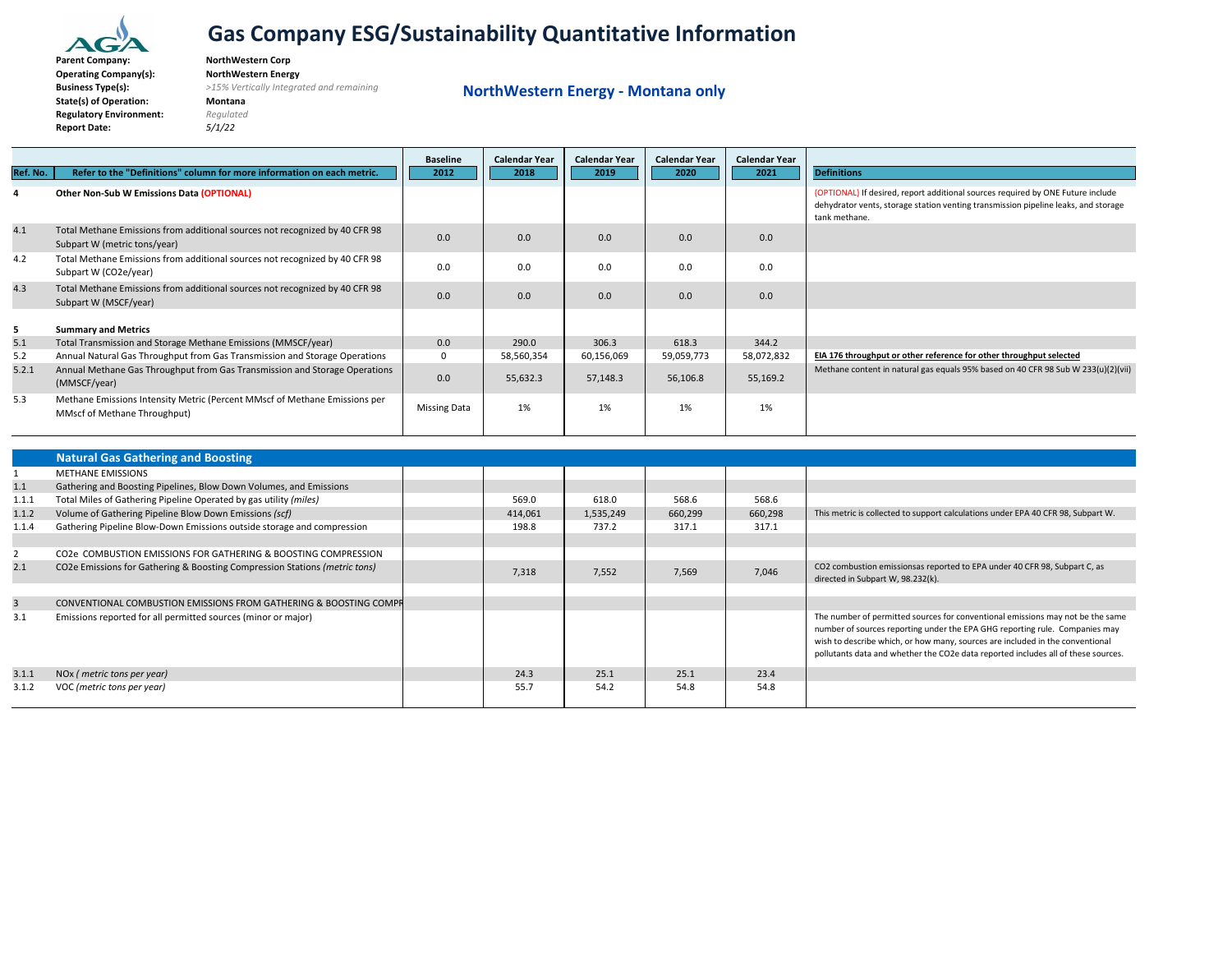

**ParentBusinessState(s) of Operation: South Dakota Regulatory Environment:** *Regulated* **Report Date:** *5/1/22*

 **Company: NorthWestern Corp Operating Company(s): NorthWestern Energy Type(s):** *>15% Vertically Integrated and remaining*

**NorthWestern Energy ‐ South Dakota only**

|                |                                                                                                                   | <b>Baseline</b>          | Calendar Year            | Calendar Year            | <b>Calendar Year</b>     | Calendar Year |                                                                                                                                                                                                                                                                                                                                                                                                                                                                                                                                                                                                                                                               |
|----------------|-------------------------------------------------------------------------------------------------------------------|--------------------------|--------------------------|--------------------------|--------------------------|---------------|---------------------------------------------------------------------------------------------------------------------------------------------------------------------------------------------------------------------------------------------------------------------------------------------------------------------------------------------------------------------------------------------------------------------------------------------------------------------------------------------------------------------------------------------------------------------------------------------------------------------------------------------------------------|
| Ref. No.       | Refer to the "Definitions" column for more information on each metric.                                            | 2012                     | 2018                     | 2019                     | 2020                     | 2021          | <b>Definitions</b>                                                                                                                                                                                                                                                                                                                                                                                                                                                                                                                                                                                                                                            |
|                | <b>Natural Gas Distribution</b>                                                                                   |                          |                          |                          |                          |               |                                                                                                                                                                                                                                                                                                                                                                                                                                                                                                                                                                                                                                                               |
|                |                                                                                                                   |                          |                          |                          |                          |               | All methane leak sources per 98.232 (i) (1-6) are included for<br>Distribution. Combustion sources are excluded. CO, is excluded.                                                                                                                                                                                                                                                                                                                                                                                                                                                                                                                             |
| 1              | METHANE EMISSIONS AND MITIGATION FROM DISTRIBUTION MAINS                                                          |                          |                          |                          |                          |               |                                                                                                                                                                                                                                                                                                                                                                                                                                                                                                                                                                                                                                                               |
| 1.1            | Number of Gas Distribution Customers                                                                              | 44,584                   | 46.997                   | 47,010                   | 48,055                   | 48,647        |                                                                                                                                                                                                                                                                                                                                                                                                                                                                                                                                                                                                                                                               |
| $1.2\,$        | Distribution Mains in Service                                                                                     |                          |                          |                          |                          |               | These metrics should include all local distribution companies (LDCs) held by the<br>Parent Company that are above the LDC Facility reporting threshold for EPA's 40<br>C.F.R. 98, Subpart W reporting rule.                                                                                                                                                                                                                                                                                                                                                                                                                                                   |
| 1.2.1          | Plastic (miles)                                                                                                   | 782.70                   | 860.01                   | 879.85                   | 900.36                   | 923.40        |                                                                                                                                                                                                                                                                                                                                                                                                                                                                                                                                                                                                                                                               |
| 1.2.2          | Cathodically Protected Steel - Bare & Coated (miles)                                                              | 795.08                   | 788.24                   | 791.00                   | 789.78                   | 789.02        |                                                                                                                                                                                                                                                                                                                                                                                                                                                                                                                                                                                                                                                               |
| 1.2.3          | Unprotected Steel - Bare & Coated (miles)                                                                         |                          | $\overline{\phantom{a}}$ |                          | $\overline{\phantom{a}}$ | $\sim$        |                                                                                                                                                                                                                                                                                                                                                                                                                                                                                                                                                                                                                                                               |
| 1.2.4          | Cast Iron / Wrought Iron - without upgrades (miles)                                                               | $\sim$                   | $\sim$                   | $\sim$                   | $\overline{a}$           |               |                                                                                                                                                                                                                                                                                                                                                                                                                                                                                                                                                                                                                                                               |
| 1.3            | Plan/Commitment to Replace / Upgrade Remaining Miles of Distribution Mains (#<br>years to complete)               |                          |                          |                          |                          |               | These metrics should provide the number of years remaining to take out of service,<br>replace or upgrade catholdically unprotected steel mains, and cast iron/wrought<br>iron mains, consistent with applicable state utility commission authorizations.                                                                                                                                                                                                                                                                                                                                                                                                      |
| 1.3.1          | Unprotected Steel (Bare & Coated) (# years to complete)                                                           | $\overline{\phantom{a}}$ |                          | $\overline{\phantom{a}}$ |                          | $\sim$        | Optional: # yrs by pipe type.                                                                                                                                                                                                                                                                                                                                                                                                                                                                                                                                                                                                                                 |
| 1.3.2          | Cast Iron / Wrought Iron (# years to complete)                                                                    |                          |                          |                          |                          |               | Optional: # yrs by pipe type.                                                                                                                                                                                                                                                                                                                                                                                                                                                                                                                                                                                                                                 |
| $\overline{2}$ | Distribution CO2e Fugitive Emissions                                                                              |                          |                          |                          |                          |               |                                                                                                                                                                                                                                                                                                                                                                                                                                                                                                                                                                                                                                                               |
| 2.1            | CO2e Fugitive Methane Emissions from Gas Distribution Operations (metric tons)                                    | 6,796                    | 6,908                    | 7,156                    | 7.146                    | 7,192         | Fugitive methane emissions (not CO2 combustion emissions) stated as CO2e, as<br>reported to EPA under 40 CFR 98, Subpart W, sections 98.236(q)(3)(ix)(D),<br>98.236(r)(1)(v), and 98.236(r)(2)(v)(B) - i.e., this is Subpart W methane emissions as<br>input in row 2.2 below and converted to CO2e here. This metric should include<br>fugitive methane emissions above the reporting threshold for all natural gas local<br>distribution companies (LDCs) held by the Parent Company that are above the LDC<br>Facility reporting threshold for EPA's 40 C.F.R. 98, Subpart W reporting rule.<br>Calculated value based on mt CH4 input in the 2.2 (below). |
| 2.1.A          | CO2e Fugitive Methane Emissions from Gas Distribution Operations/Customer<br>(metric tons/customers)              | 0.1524                   | 0.1470                   | 0.1522                   | 0.1487                   | 0.1478        |                                                                                                                                                                                                                                                                                                                                                                                                                                                                                                                                                                                                                                                               |
| 2.1.B          | CO2e Fugitive Methane Emissions from Gas Distribution Operations/Line Mile<br>(metric tons/line mile)             | 4.3075                   | 4.1908                   | 4.2827                   | 4.2281                   | 4.1996        |                                                                                                                                                                                                                                                                                                                                                                                                                                                                                                                                                                                                                                                               |
| $2.2\,$        | CH4 Fugitive Methane Emissions from Gas Distribution Operations (metric tons)                                     | 271.85                   | 276.30                   | 286.23                   | 285.84                   | 287.31        |                                                                                                                                                                                                                                                                                                                                                                                                                                                                                                                                                                                                                                                               |
| 2.2.A          | CH4 Fugitive Methane Emissions from Gas Distribution Operations/Customer<br>(metric tons/customers)               | 0.0061                   | 0.0059                   | 0.0061                   | 0.0059                   | 0.0059        |                                                                                                                                                                                                                                                                                                                                                                                                                                                                                                                                                                                                                                                               |
| 2.2.B          | CH4 Fugitive Methane Emissions from Gas Distribution Operations/Line Mile<br>(metric tons/line mile)              | 0.1723                   | 0.1676                   | 0.1713                   | 0.1691                   | 0.1678        | INPUT VALUE (total mt CH4) as explained in definition above. Subpart W input is<br>$CH4$ (mt)                                                                                                                                                                                                                                                                                                                                                                                                                                                                                                                                                                 |
| 2.2.1          | CH4 Fugitive Methane Emissions from Gas Distribution Operations<br>(MMSCF/year)                                   | 14.16                    | 14.39                    | 14.91                    | 14.89                    | 14.96         |                                                                                                                                                                                                                                                                                                                                                                                                                                                                                                                                                                                                                                                               |
| 2.3            | Annual Natural Gas Throughput from Gas Distribution Operations in thousands<br>of standard cubic feet (Mscf/year) | 28,891,086               | 35,522,366               | 35,032,176               | 33,811,445               | 36,046,928    | This metric provides gas throughput from distribution (quantity of natural gas<br>delivered to end users) reported under Subpart W, 40 C.F.R. 98.236(aa)(9)(iv), as<br>reported on the Subpart W e-GRRT integrated reporting form in the "Facility<br>Overview" worksheet Excel form, Quantity of natural gas delivered to end users<br>(column 4)                                                                                                                                                                                                                                                                                                            |
| 2.3.1          | Annual Methane Gas Throughput from Gas Distribution Operations in millions of<br>standard cubic feet (MMscf/year) | 27,447                   | 33,746                   | 33,281                   | 32,121                   | 34,245        |                                                                                                                                                                                                                                                                                                                                                                                                                                                                                                                                                                                                                                                               |
| 2.4            | Fugitive Methane Emissions Rate (Percent MMscf of Methane Emissions per<br>MMscf of Methane Throughput)           | 0%                       | 0%                       | 0%                       | 0%                       | 0%            | Calculated annual metric: (MMSFC methane emissions/MMSCF methane<br>throughput)                                                                                                                                                                                                                                                                                                                                                                                                                                                                                                                                                                               |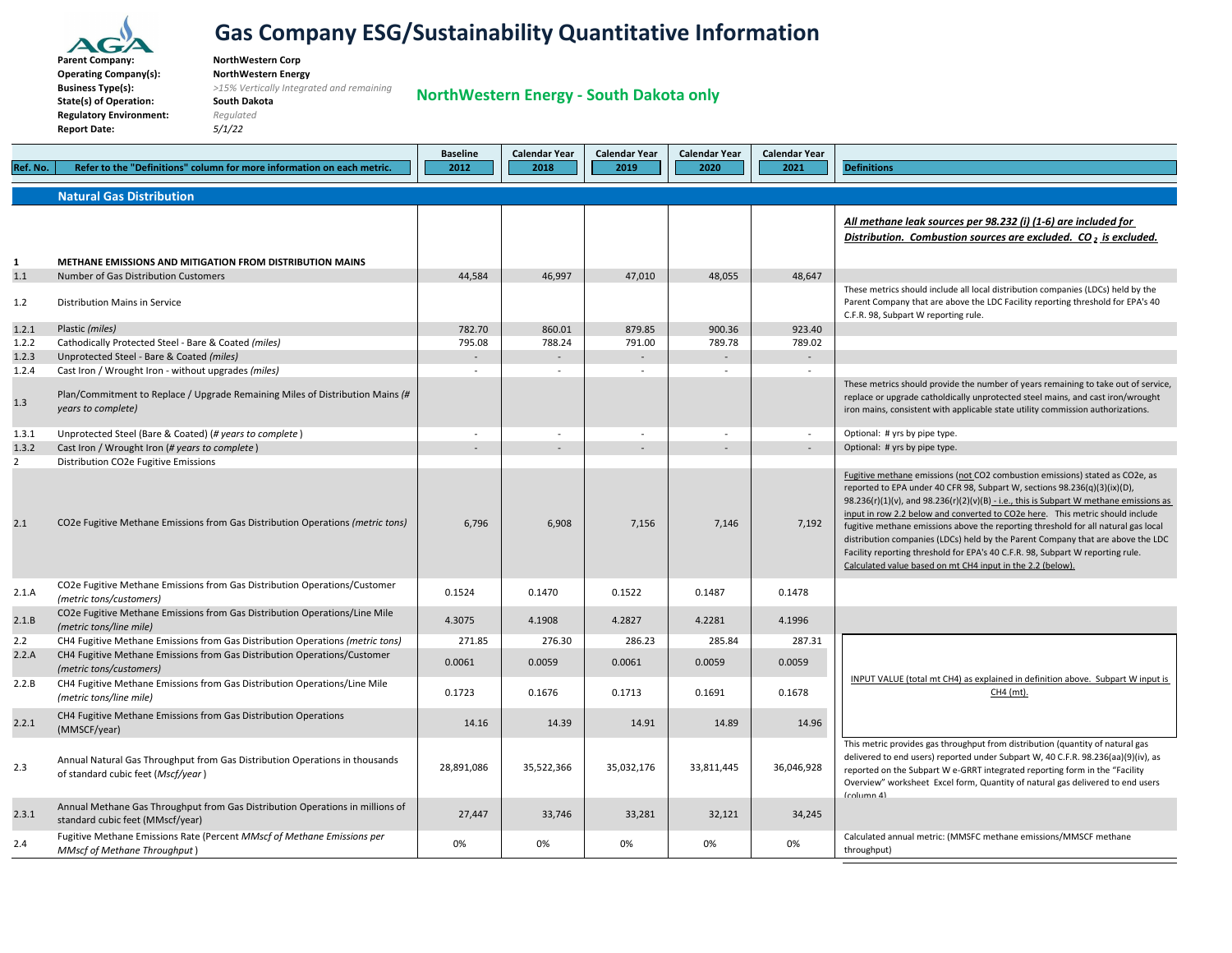

**Parent** $Operating Company(s):$ **BusinessState(s) of Operation: South Dakota Regulatory Environment:** *Regulated* **Report Date:** *5/1/22*

**NorthWestern Corp<br>NorthWestern Energy Type(s):** *>15% Vertically Integrated and remaining*

**NorthWestern Energy ‐ South Dakota only**

|                         |                                                                                    | <b>Baseline</b> | <b>Calendar Year</b> | <b>Calendar Year</b> | <b>Calendar Year</b> | <b>Calendar Year</b> |                                                                                                                                                                |
|-------------------------|------------------------------------------------------------------------------------|-----------------|----------------------|----------------------|----------------------|----------------------|----------------------------------------------------------------------------------------------------------------------------------------------------------------|
| Ref. No.                | Refer to the "Definitions" column for more information on each metric.             | 2012            | 2018                 | 2019                 | 2020                 | 2021                 | <b>Definitions</b>                                                                                                                                             |
|                         | <b>Natural Gas Transmission and Storage</b>                                        |                 |                      |                      |                      |                      |                                                                                                                                                                |
|                         |                                                                                    |                 |                      |                      |                      |                      | All methane leak sources per 98.232 (e) (1-8), (f)(1-8), and (m) are                                                                                           |
|                         |                                                                                    |                 |                      |                      |                      |                      | included for Transmission and Storage. Combustion sources are                                                                                                  |
|                         |                                                                                    |                 |                      |                      |                      |                      | excluded. CO, and N, O are excluded.                                                                                                                           |
| 0.1                     | <b>Transmission Line Miles</b>                                                     | $\mathbf{0}$    | $\mathbf{0}$         | $\Omega$             | $\mathbf{0}$         | $\mathbf{0}$         |                                                                                                                                                                |
| $\mathbf{1}$            | <b>Onshore Natural Gas Transmission Compression Methane Emissions</b>              |                 |                      |                      |                      |                      | Fugitive Methane emissions as defined in 40 CFR 98 Sub W Section 232 (e) (1-8),                                                                                |
|                         |                                                                                    |                 |                      |                      |                      |                      | CO2 and N2O emissions are excluded from this section.                                                                                                          |
| 1.1.1                   | Pneumatic Device Venting (metric tons/year)                                        | 0.0             | 0.0                  | 0.0                  | 0.0                  | 0.0                  | Value reported using calculation in 40 CFR 98 Sub W Section 236(b)(4)                                                                                          |
| 1.1.2                   | Blowdown Vent Stacks (metric tons/year)                                            | 0.0             | 0.0                  | 0.0                  | 0.0                  | 0.0                  | Value reported using calculation in 40 CFR 98 Sub W Section 236(i)(1)(iii)                                                                                     |
| 1.1.3                   | Transmission Storage Tanks (metric tons/year)                                      | 0.0             | 0.0                  | 0.0                  | 0.0                  | 0.0                  | Value reported using calculation in 40 CFR 98 Sub W Section 236(k)(2)(v)                                                                                       |
| 1.1.4                   | Flare Stack Emissions (metric tons/year)                                           | 0.0             | 0.0                  | 0.0                  | 0.0                  | 0.0                  | Value reported using calculation in 40 CFR 98 Sub W Section 236(n)(11)                                                                                         |
| 1.1.5                   | Centrifugal Compressor Venting (metric tons/year)                                  | 0.0             | 0.0                  | 0.0                  | 0.0                  | 0.0                  | Value reported using calculation in 40 CFR 98 Sub W Section 236(o)(2)(ii)(D)(2)                                                                                |
| 1.1.6                   | Reciprocating Compressor Venting (metric tons/year)                                | 0.0             | 0.0                  | 0.0                  | 0.0                  | 0.0                  | Value reported using calculation in 40 CFR 98 Sub W Section 236(p)(2)(ii)(D)(2)                                                                                |
| 1.1.7                   | Equipment leaks from valves, connectors, open ended lines, pressure relief valves, | 0.0             | 0.0                  | 0.0                  | 0.0                  | 0.0                  | Value reported using calculation in 40 CFR 98 Sub W Section 236(q)(2)(v)                                                                                       |
|                         | and meters (metric tons/year)                                                      |                 |                      |                      |                      |                      |                                                                                                                                                                |
| 1.1.7.B                 | Equipment Leaks per Transmission Line Mile (metric tons / transmission line        | 0.0             | 0.0                  | 0.0                  | 0.0                  | 0.0                  |                                                                                                                                                                |
|                         | miles)                                                                             |                 |                      |                      |                      |                      |                                                                                                                                                                |
| 1.1.8                   | Other Leaks (metric tons/year)                                                     | 0.0             | 0.0                  | 0.0                  | 0.0                  | 0.0                  | Value reported using calculation in 40 CFR 98 Sub W Section 236(q)(2)(v)                                                                                       |
| 1.1.8.B                 | Other leaks per Transmission Line Mile (metric tons / transmission line miles)     | 0.0             | 0.0                  | 0.0                  | 0.0                  | 0.0                  |                                                                                                                                                                |
| 1.1.9.B                 | Total Leaks per Transmission Line Mile (metric tons / transmission line miles)     | 0.0             | 0.0                  | 0.0                  | 0.0                  | 0.0                  |                                                                                                                                                                |
| 1.2                     | Total Transmission Compression Methane Emissions (metric tons/year)                | 0.0             | 0.0                  | 0.0                  | 0.0                  | 0.0                  |                                                                                                                                                                |
| 1.2.B                   | Total Transmission Compression Methane Emissions per Transmission Line Mile        | 0.0             | 0.0                  | 0.0                  | 0.0                  | 0.0                  |                                                                                                                                                                |
|                         | (metric tons / trans. line miles)                                                  |                 |                      |                      |                      |                      |                                                                                                                                                                |
| 1.3                     | Total Transmission Compression Methane Emissions (CO2e/year)                       | 0.0             | 0.0                  | 0.0                  | 0.0                  | 0.0                  |                                                                                                                                                                |
| 1.4                     | Total Transmission Compression Methane Emissions (MSCF/year)                       | 0.0             | 0.0                  | 0.0                  | 0.0                  | 0.0                  | Density of Methane = 0.0192 kg/ft3 per 40 CFR Sub W EQ. W-36                                                                                                   |
| $\overline{2}$          | <b>Underground Natural Gas Storage Methane Emissions</b>                           |                 |                      |                      |                      |                      | Fugitive Methane emissions as defined in 40 CFR 98 Sub W Section 232 (f) (1-8),                                                                                |
|                         |                                                                                    |                 |                      |                      |                      |                      | CO2 and N2O emissions are excluded from this section.                                                                                                          |
| 2.1.1                   | Pneumatic Device Venting (metric tons/year)                                        | 0.0             | 0.0                  | 0.0                  | 0.0                  | 0.0                  | Value reported using calculation in 40 CFR 98 Sub W Section 236(b)(4)                                                                                          |
| 2.1.2                   | Flare Stack Emissions (metric tons/year)                                           | 0.0             | 0.0                  | 0.0                  | 0.0                  | 0.0                  | Value reported using calculation in 40 CFR 98 Sub W Section 236(n)(11)                                                                                         |
| 2.1.3                   | Centrifugal Compressor Venting (metric tons/year)                                  | 0.0             | 0.0                  | 0.0                  | 0.0                  | 0.0                  | Value reported using calculation in 40 CFR 98 Sub W Section 236(o)(2)(ii)(D)(2)                                                                                |
| 2.1.4                   | Reciprocating Compressor Venting (metric tons/year)                                | 0.0             | 0.0                  | 0.0                  | 0.0                  | 0.0                  | Value reported using calculation in 40 CFR 98 Sub W Section 236(p)(2)(ii)(D)(2)                                                                                |
| 2.1.5                   | Equipment leaks from valves, connectors, open ended lines, pressure relief valves, | 0.0             | 0.0                  | 0.0                  | 0.0                  | 0.0                  | Value reported using calculation in 40 CFR 98 Sub W Section 236(q)(2)(v)                                                                                       |
|                         | and meters (metric tons/year)                                                      |                 |                      |                      |                      |                      |                                                                                                                                                                |
| 2.1.6                   | Other Equipment Leaks (metric tons/year)                                           | 0.0             | 0.0                  | 0.0                  | 0.0                  | 0.0                  | Value reported using calculation in 40 CFR 98 Sub W Section 236(q)(2)(v)                                                                                       |
| 2.1.7                   | Equipment leaks from valves, connectors, open-ended lines, and pressure relief     | 0.0             | 0.0                  | 0.0                  | 0.0                  | 0.0                  | Value reported using calculation in 40 CFR 98 Sub W Section 236(q)(2)(v)                                                                                       |
|                         | valves associated with storage wellheads (metric tons/year)                        |                 |                      |                      |                      |                      |                                                                                                                                                                |
| 2.1.8                   | Other equipment leaks from components associated with storage wellheads            | 0.0             | 0.0                  | 0.0                  | 0.0                  | 0.0                  | Value reported using calculation in 40 CFR 98 Sub W Section 232(q)(2)(v)                                                                                       |
| 2.2                     | Total Storage Compression Methane Emissions (metric tons/year)                     | 0.0             | 0.0                  | 0.0                  | 0.0                  | 0.0                  |                                                                                                                                                                |
| 2.3                     | Total Storage Compression Methane Emissions (CO2e/year)                            | 0.0             | 0.0                  | 0.0                  | 0.0                  | 0.0                  |                                                                                                                                                                |
| 2.4                     | Total Storage Compression Methane Emissions (MSCF/year)                            | 0.0             | 0.0                  | 0.0                  | 0.0                  | 0.0                  | Density of Methane = 0.0192 kg/ft3 per 40 CFR Sub W EQ. W-36                                                                                                   |
| $\overline{\mathbf{3}}$ | <b>Onshore Natural Gas Transmission Pipeline Blowdowns</b>                         |                 |                      |                      |                      |                      | Blowdown vent stacks for onshore transmission pipeline as defined in 40 CFR 98<br>Sub W Section 232 (m), CO2 and N2O emissions are excluded from this section. |
|                         |                                                                                    |                 |                      |                      |                      |                      |                                                                                                                                                                |
| 3.1                     | Transmission Pipeline Blowdown Vent Stacks (metric tons/year)                      | 0.0             | 0.0                  | 0.0                  | 0.0                  | 0.0                  | Value reported using calculation in 40 CFR 98 Sub W Section 232(i)(3)(ii)                                                                                      |
| 3.2                     | Transmission Pipeline Blowdown Vent Stacks (CO2e/year)                             | 0.0             | 0.0                  | 0.0                  | 0.0                  | 0.0                  |                                                                                                                                                                |
| 3.3                     | Transmission Pipeline Blowdown Vent Stacks (MSCF/year)                             | 0.0             | 0.0                  | 0.0                  | 0.0                  | 0.0                  |                                                                                                                                                                |
|                         |                                                                                    |                 |                      |                      |                      |                      |                                                                                                                                                                |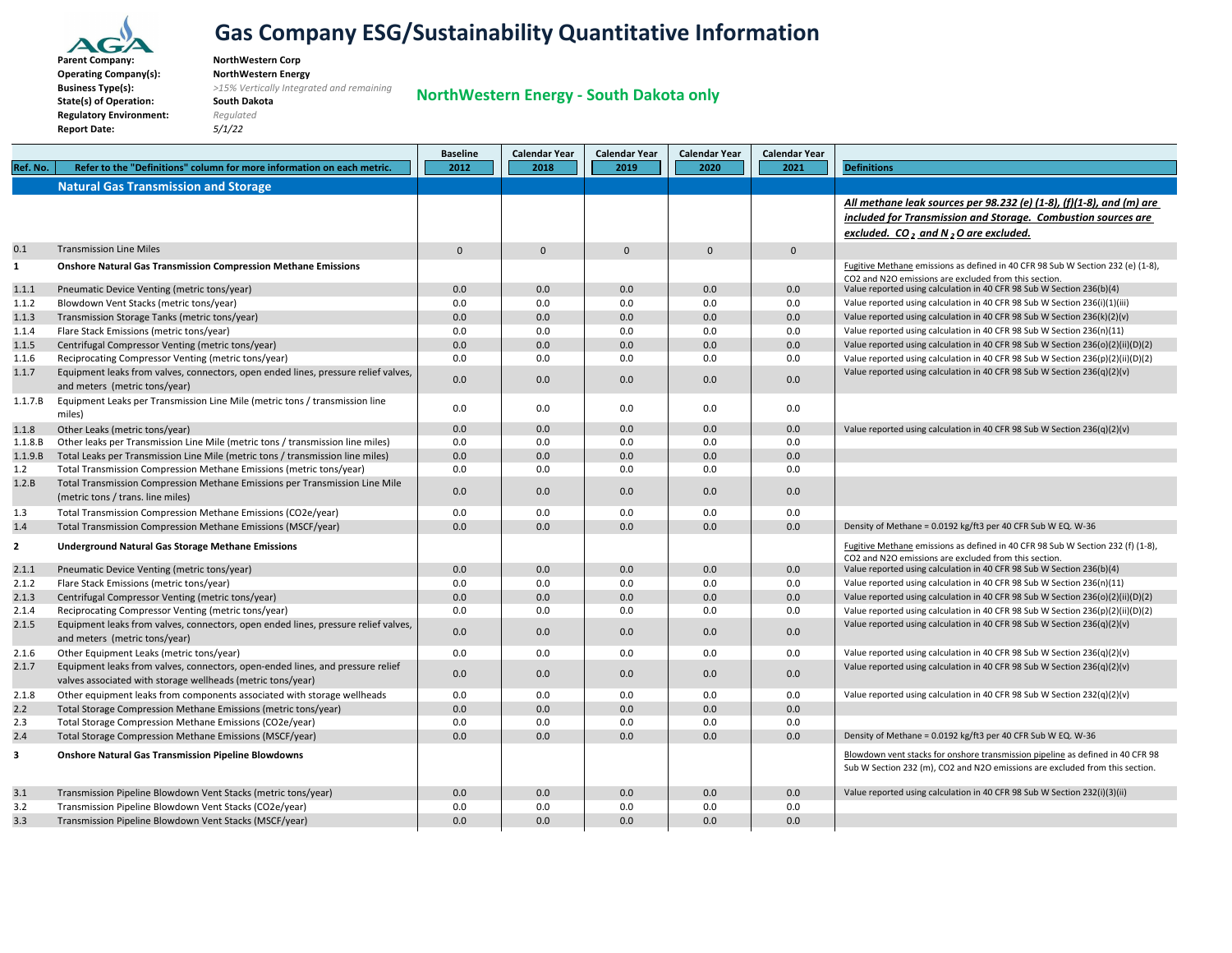

**ParentBusinessState(s) of Operation: South Dakota Regulatory Environment:** *Regulated* **Report Date:** *5/1/22*

 **Company: NorthWestern Corp Operating Company(s): NorthWestern Energy Type(s):** *>15% Vertically Integrated and remaining*

**NorthWestern Energy ‐ South Dakota only**

|                |                                                                                                             | <b>Baseline</b>     | <b>Calendar Year</b> | <b>Calendar Year</b> | <b>Calendar Year</b> | <b>Calendar Year</b> |                                                                                                                                                                                                                                                                                                                                     |
|----------------|-------------------------------------------------------------------------------------------------------------|---------------------|----------------------|----------------------|----------------------|----------------------|-------------------------------------------------------------------------------------------------------------------------------------------------------------------------------------------------------------------------------------------------------------------------------------------------------------------------------------|
| Ref. No.       | Refer to the "Definitions" column for more information on each metric.                                      | 2012                | 2018                 | 2019                 | 2020                 | 2021                 | <b>Definitions</b>                                                                                                                                                                                                                                                                                                                  |
| $\overline{a}$ | Other Non-Sub W Emissions Data (OPTIONAL)                                                                   |                     |                      |                      |                      |                      | (OPTIONAL) If desired, report additional sources required by ONE Future include<br>dehydrator vents, storage station venting transmission pipeline leaks, and storage<br>tank methane.                                                                                                                                              |
| 4.1            | Total Methane Emissions from additional sources not recognized by 40 CFR 98<br>Subpart W (metric tons/year) | 0.0                 | 0.0                  | 0.0                  | 0.0                  | 0.0                  |                                                                                                                                                                                                                                                                                                                                     |
| 4.2            | Total Methane Emissions from additional sources not recognized by 40 CFR 98<br>Subpart W (CO2e/year)        | 0.0                 | 0.0                  | 0.0                  | 0.0                  | 0.0                  |                                                                                                                                                                                                                                                                                                                                     |
| 4.3            | Total Methane Emissions from additional sources not recognized by 40 CFR 98<br>Subpart W (MSCF/year)        | 0.0                 | 0.0                  | 0.0                  | 0.0                  | 0.0                  |                                                                                                                                                                                                                                                                                                                                     |
| 5              | <b>Summary and Metrics</b>                                                                                  |                     |                      |                      |                      |                      |                                                                                                                                                                                                                                                                                                                                     |
| 5.1            | Total Transmission and Storage Methane Emissions (MMSCF/year)                                               | 0.0                 | 0.0                  | 0.0                  | 0.0                  | 0.0                  |                                                                                                                                                                                                                                                                                                                                     |
| 5.2            | Annual Natural Gas Throughput from Gas Transmission and Storage Operations                                  | 0.0                 | 0.0                  | 0.0                  | 0.0                  | 0.0                  | EIA 176 throughput or other reference for other throughput selected                                                                                                                                                                                                                                                                 |
| 5.2.1          | Annual Methane Gas Throughput from Gas Transmission and Storage Operations<br>(MMSCF/year)                  | 0.0                 | 0.0                  | 0.0                  | 0.0                  | 0.0                  | Methane content in natural gas equals 95% based on 40 CFR 98 Sub W 233(u)(2)(vii)                                                                                                                                                                                                                                                   |
| 5.3            | Methane Emissions Intensity Metric (Percent MMscf of Methane Emissions per<br>MMscf of Methane Throughput)  | <b>Missing Data</b> | <b>Missing Data</b>  | <b>Missing Data</b>  | <b>Missing Data</b>  | <b>Missing Data</b>  |                                                                                                                                                                                                                                                                                                                                     |
|                | <b>Natural Gas Gathering and Boosting</b>                                                                   |                     |                      |                      |                      |                      |                                                                                                                                                                                                                                                                                                                                     |
| 1              | <b>METHANE EMISSIONS</b>                                                                                    |                     |                      |                      |                      |                      |                                                                                                                                                                                                                                                                                                                                     |
| 1.1            | Gathering and Boosting Pipelines, Blow Down Volumes, and Emissions                                          |                     |                      |                      |                      |                      |                                                                                                                                                                                                                                                                                                                                     |
| 1.1.1          | Total Miles of Gathering Pipeline Operated by gas utility (miles)                                           |                     |                      |                      |                      |                      |                                                                                                                                                                                                                                                                                                                                     |
| 1.1.2          | Volume of Gathering Pipeline Blow Down Emissions (scf)                                                      |                     |                      |                      |                      |                      | This metric is collected to support calculations under EPA 40 CFR 98, Subpart W.                                                                                                                                                                                                                                                    |
| 1.1.4          | Gathering Pipeline Blow-Down Emissions outside storage and compression                                      |                     |                      |                      |                      |                      |                                                                                                                                                                                                                                                                                                                                     |
| $\overline{2}$ | CO2e COMBUSTION EMISSIONS FOR GATHERING & BOOSTING COMPRESSION                                              |                     |                      |                      |                      |                      |                                                                                                                                                                                                                                                                                                                                     |
| 2.1            | CO2e Emissions for Gathering & Boosting Compression Stations (metric tons)                                  |                     |                      |                      |                      |                      | CO2 combustion emissionsas reported to EPA under 40 CFR 98, Subpart C, as                                                                                                                                                                                                                                                           |
|                |                                                                                                             |                     |                      |                      |                      |                      | directed in Subpart W, 98.232(k).                                                                                                                                                                                                                                                                                                   |
| $\overline{3}$ | CONVENTIONAL COMBUSTION EMISSIONS FROM GATHERING & BOOSTING<br><b>COMPRESSION</b>                           |                     |                      |                      |                      |                      |                                                                                                                                                                                                                                                                                                                                     |
| 3.1            | Emissions reported for all permitted sources (minor or major)                                               |                     |                      |                      |                      |                      | The number of permitted sources for conventional emissions may not be the same<br>number of sources reporting under the EPA GHG reporting rule. Companies may<br>wish to describe which, or how many, sources are included in the conventional<br>pollutants data and whether the CO2e data reported includes all of these sources. |
| 3.1.1          | NOx (metric tons per year)                                                                                  |                     |                      |                      |                      |                      |                                                                                                                                                                                                                                                                                                                                     |
| 3.1.2          | VOC (metric tons per year)                                                                                  |                     |                      |                      |                      |                      |                                                                                                                                                                                                                                                                                                                                     |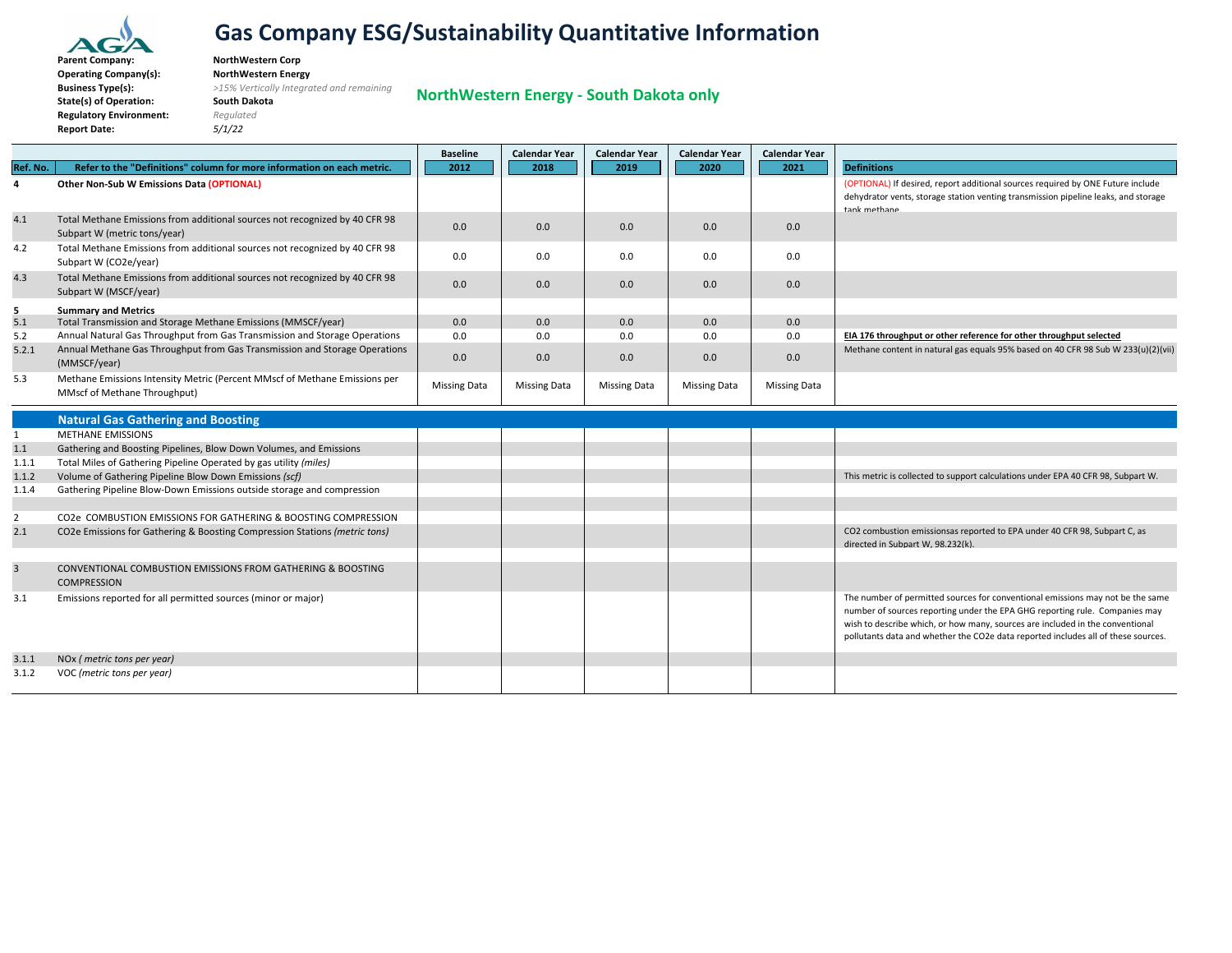

**Business**

# **Gas Company ESG/Sustainability Quantitative Information**

 **Company: NorthWestern Corp Operating Company(s): NorthWestern Energy**

**Type(s):** *>15% Vertically Integrated and remaining*

**State(s) of Operation: Nebraska Regulatory Environment:** *Regulated* **Report Date:** *5/1/22*

**NorthWestern Energy ‐ Nebraska only**

|          |                                                      | <b>Baseline</b> | <b>Calendar Year</b> | Calendar Year | Calendar Year | <b>Calendar Year</b> |       |
|----------|------------------------------------------------------|-----------------|----------------------|---------------|---------------|----------------------|-------|
| Ref. No. | column for more information on each metric.<br>m the | 2012            | Ш<br>2018            | 2019          | 2020<br>Ш     | Ш<br>2021            | 4 I I |
|          |                                                      |                 |                      |               |               |                      |       |

|                | <b>Natural Gas Distribution</b>                                                                                   |           |                          |                          |           |                          |                                                                                                                                                                                                                                                                                                                                                                                                                                                                                                                                                                                                                                                               |
|----------------|-------------------------------------------------------------------------------------------------------------------|-----------|--------------------------|--------------------------|-----------|--------------------------|---------------------------------------------------------------------------------------------------------------------------------------------------------------------------------------------------------------------------------------------------------------------------------------------------------------------------------------------------------------------------------------------------------------------------------------------------------------------------------------------------------------------------------------------------------------------------------------------------------------------------------------------------------------|
|                |                                                                                                                   |           |                          |                          |           |                          | All methane leak sources per 98.232 (i) (1-6) are included for<br>Distribution. Combustion sources are excluded. $CO2$ is excluded.                                                                                                                                                                                                                                                                                                                                                                                                                                                                                                                           |
| 1              | METHANE EMISSIONS AND MITIGATION FROM DISTRIBUTION MAINS                                                          |           |                          |                          |           |                          |                                                                                                                                                                                                                                                                                                                                                                                                                                                                                                                                                                                                                                                               |
| 1.1<br>1.2     | Number of Gas Distribution Customers<br><b>Distribution Mains in Service</b>                                      | 41,674    | 42,526                   | 42,667                   | 42,776    | 42,902                   | These metrics should include all local distribution companies (LDCs) held by the<br>Parent Company that are above the LDC Facility reporting threshold for EPA's 40<br>C.F.R. 98, Subpart W reporting rule.                                                                                                                                                                                                                                                                                                                                                                                                                                                   |
| 1.2.1          | Plastic (miles)                                                                                                   | 359.70    | 385.62                   | 389.34                   | 399.84    | 404.42                   |                                                                                                                                                                                                                                                                                                                                                                                                                                                                                                                                                                                                                                                               |
| 1.2.2          | Cathodically Protected Steel - Bare & Coated (miles)                                                              | 413.10    | 408.56                   | 408.28                   | 410.23    | 414.33                   |                                                                                                                                                                                                                                                                                                                                                                                                                                                                                                                                                                                                                                                               |
| 1.2.3          | Unprotected Steel - Bare & Coated (miles)                                                                         |           | ÷.                       | $\sim$                   |           | $\overline{a}$           |                                                                                                                                                                                                                                                                                                                                                                                                                                                                                                                                                                                                                                                               |
| 1.2.4          | Cast Iron / Wrought Iron - without upgrades (miles)                                                               |           |                          | $\sim$                   |           | $\sim$                   |                                                                                                                                                                                                                                                                                                                                                                                                                                                                                                                                                                                                                                                               |
| 1.3            | Plan/Commitment to Replace / Upgrade Remaining Miles of Distribution Mains (#<br>years to complete)               |           |                          |                          |           |                          | These metrics should provide the number of years remaining to take out of service,<br>replace or upgrade catholdically unprotected steel mains, and cast iron/wrought iron<br>mains, consistent with applicable state utility commission authorizations.                                                                                                                                                                                                                                                                                                                                                                                                      |
| 1.3.1          | Unprotected Steel (Bare & Coated) (# years to complete)                                                           |           | $\overline{\phantom{a}}$ | $\overline{\phantom{a}}$ |           | $\sim$                   | Optional: # yrs by pipe type.                                                                                                                                                                                                                                                                                                                                                                                                                                                                                                                                                                                                                                 |
| 1.3.2          | Cast Iron / Wrought Iron (# years to complete)                                                                    |           |                          | $\sim$                   |           | $\overline{\phantom{a}}$ | Optional: # yrs by pipe type.                                                                                                                                                                                                                                                                                                                                                                                                                                                                                                                                                                                                                                 |
| $\overline{2}$ | Distribution CO2e Fugitive Emissions                                                                              |           |                          |                          |           |                          |                                                                                                                                                                                                                                                                                                                                                                                                                                                                                                                                                                                                                                                               |
| 2.1            | CO2e Fugitive Methane Emissions from Gas Distribution Operations (metric tons)                                    | 3,807     | 5,581                    | 4,116                    | 4,066     | 4,050                    | Fugitive methane emissions (not CO2 combustion emissions) stated as CO2e, as<br>reported to EPA under 40 CFR 98, Subpart W, sections 98.236(q)(3)(ix)(D),<br>98.236(r)(1)(v), and 98.236(r)(2)(v)(B) - i.e., this is Subpart W methane emissions as<br>input in row 2.2 below and converted to CO2e here. This metric should include<br>fugitive methane emissions above the reporting threshold for all natural gas local<br>distribution companies (LDCs) held by the Parent Company that are above the LDC<br>Facility reporting threshold for EPA's 40 C.F.R. 98, Subpart W reporting rule.<br>Calculated value based on mt CH4 input in the 2.2 (below). |
| 2.1.A          | CO2e Fugitive Methane Emissions from Gas Distribution Operations/Customer<br>(metric tons/customers)              | 0.0914    | 0.1312                   | 0.0965                   | 0.0950    | 0.0944                   |                                                                                                                                                                                                                                                                                                                                                                                                                                                                                                                                                                                                                                                               |
| 2.1.B          | CO2e Fugitive Methane Emissions from Gas Distribution Operations/Line Mile<br>(metric tons/line mile)             | 4.9262    | 7.0267                   | 5.1597                   | 5.0187    | 4.9467                   |                                                                                                                                                                                                                                                                                                                                                                                                                                                                                                                                                                                                                                                               |
| 2.2            | CH4 Fugitive Methane Emissions from Gas Distribution Operations (metric tons)                                     | 152.28    | 223.22                   | 164.62                   | 162.62    | 161.81                   |                                                                                                                                                                                                                                                                                                                                                                                                                                                                                                                                                                                                                                                               |
| 2.2.A          | CH4 Fugitive Methane Emissions from Gas Distribution Operations/Customer<br>(metric tons/customers)               | 0.0037    | 0.0052                   | 0.0039                   | 0.0038    | 0.0038                   | INPUT VALUE (total mt CH4) as explained in definition above. Subpart W input is                                                                                                                                                                                                                                                                                                                                                                                                                                                                                                                                                                               |
| 2.2.B          | CH4 Fugitive Methane Emissions from Gas Distribution Operations/Line Mile<br>(metric tons/line mile)              | 0.1970    | 0.2811                   | 0.2064                   | 0.2007    | 0.1976                   | CH4 (mt).                                                                                                                                                                                                                                                                                                                                                                                                                                                                                                                                                                                                                                                     |
| 2.2.1          | CH4 Fugitive Methane Emissions from Gas Distribution Operations<br>(MMSCF/year)                                   | 7.93      | 11.63                    | 8.57                     | 8.47      | 8.43                     |                                                                                                                                                                                                                                                                                                                                                                                                                                                                                                                                                                                                                                                               |
| 2.3            | Annual Natural Gas Throughput from Gas Distribution Operations in thousands<br>of standard cubic feet (Mscf/year) | 6,498,900 | 8,490,920                | 8,534,967                | 8,175,693 | 7,924,026                | This metric provides gas throughput from distribution (quantity of natural gas<br>delivered to end users) reported under Subpart W, 40 C.F.R. 98.236(aa)(9)(iv), as<br>reported on the Subpart W e-GRRT integrated reporting form in the "Facility<br>Overview" worksheet Excel form, Quantity of natural gas delivered to end users<br>$(column 4)$ .                                                                                                                                                                                                                                                                                                        |
| 2.3.1          | Annual Methane Gas Throughput from Gas Distribution Operations in millions of<br>standard cubic feet (MMscf/year) | 6,174     | 8.066                    | 8,108                    | 7.767     | 7.528                    |                                                                                                                                                                                                                                                                                                                                                                                                                                                                                                                                                                                                                                                               |
| 2.4            | Fugitive Methane Emissions Rate (Percent MMscf of Methane Emissions per<br><b>MMscf of Methane Throughput</b> )   | 0%        | 0%                       | 0%                       | 0%        | 0%                       | Calculated annual metric: (MMSFC methane emissions/MMSCF methane throughput)                                                                                                                                                                                                                                                                                                                                                                                                                                                                                                                                                                                  |
|                | <b>Natural Gas Transmission and Storage</b>                                                                       |           |                          |                          |           |                          |                                                                                                                                                                                                                                                                                                                                                                                                                                                                                                                                                                                                                                                               |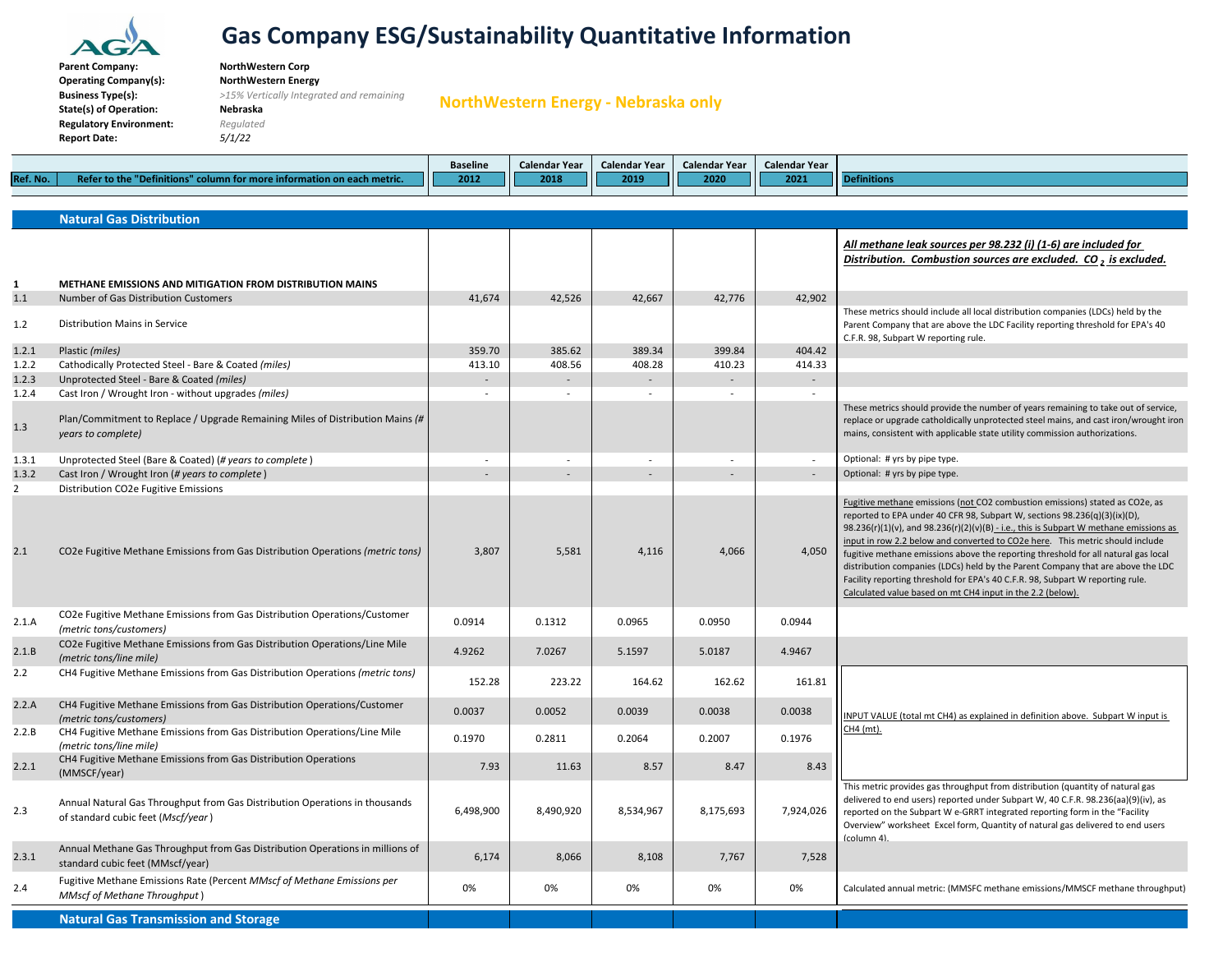

**Company: NorthWestern Corp**

**Type(s):** *>15% Vertically Integrated and remaining*

**NorthWestern Energy ‐ Nebraska only**

**ParentOperating Company(s): NorthWestern Energy Business Type(s): State(s) of Operation: Nebraska Regulatory Environment:** *Regulated* **Report Date:** *5/1/22*

**Baseline Calendar Year Calendar Year Calendar Year Calendar Year Ref.**. No. | Refer to the "Definitions" column for more information on each metric. ||| 2012 ||| 2018 ||| 2019 ||| 2020 ||| 2021 || Definitions *All methane leak sources per 98.232 (e) (1‐8), (f)(1‐8), and (m) are included for Transmission and Storage. Combustion sources are excluded. CO 2 and <sup>N</sup> <sup>2</sup> <sup>O</sup> are excluded.* 0.1 Transmission Line Miles Line Miles 00000 $\mathsf{O}\xspace$ **1** Fugitive Methane emissions as defined in 40 CFR 98 Sub W Section 232 (e) (1‐8), CO2 and N2O emissions are excluded from this section. 1.1.1 0.0 0.0 0.0 0.0 0.0 Value reported using calculation in 40 CFR 98 Sub W Section 236(b)(4) 1.1.2 0.0 0.0 0.0 0.0 0.0 Value reported using calculation in 40 CFR 98 Sub W Section 236(i)(1)(iii) 1.1.30.0 0.0 0.0 0.0 0.0 0.0 0.0 0.0 Value reported using calculation in 40 CFR 98 Sub W Section 236(k)(2)(v) 1.1.4 Flare Stack Emissions (metric tons/vear) Stack Emissions (metric tons/year) 0.0 0.0 0.0 0.0 0.0 Value reported using calculation in <sup>40</sup> CFR <sup>98</sup> Sub <sup>W</sup> Section 236(n)(11) 1.1.50.0 0.0 0.0 0.0 0.0 0.0 0.0 0.0 Value reported using calculation in 40 CFR 98 Sub W Section 236(o)(2)(ii)(D)(2) 1.1.60.0 0.0 0.0 0.0 0.0 0.0 0.0 Value reported using calculation in 40 CFR 98 Sub W Section 236(p)(2)(ii)(D)(2) 1.1.7 0.0 0.0 0.0 0.0 0.0 Value reported using calculation in 40 CFR 98 Sub W Section 236(q)(2)(v) Equipment leaks from valves, connectors, open ended lines, pressure relief valves, 1.1.7.B Equipment Leaks per Transmission Line Mile (metric tons / transmission line miles) 0.0 0.0 0.0 0.0 0.0 0.0 0.0 0.0 0.0 1.1.80.0 0.0 0.0 0.0 0.0 0.0 0.0 0.0 Value reported using calculation in 40 CFR 98 Sub W Section 236(q)(2)(v)  $1.1.8.B$ r leaks per Transmission Line Mile (metric tons / transmission line miles) 0.0 0.0 0.0 0.0  $1.1.9.B$ l Leaks per Transmission Line Mile (metric tons / transmission line miles) 0.0 0.0 0.0 0.0 1.2 0.0 0.0 0.0 0.0 0.0 Total Transmission Compression Methane Emissions (metric tons/year) 1.2.B Total Transmission Compression Methane Emissions per Transmission Line Mile (m $\epsilon$  0.0  $\vert$  0.0  $\vert$  0.0  $\vert$  0.0  $\vert$  0.0  $\vert$  0.0 1.3 0.0 0.0 0.0 0.0 0.0 Total Transmission Compression Methane Emissions (CO2e/year) 1.4 0.0 0.0 0.0 0.0 0.0 Density of Methane <sup>=</sup> 0.0192 kg/ft3 per 40 CFR Sub <sup>W</sup> EQ. <sup>W</sup>‐36 Total Transmission Compression Methane Emissions (MSCF/year) **2** Fugitive Methane emissions as defined in 40 CFR 98 Sub W Section 232 (f) (1‐8), CO2 and N2O emissions are excluded from this section. 2.1.1 0.0 0.0 0.0 0.0 0.0 Value reported using calculation in 40 CFR 98 Sub W Section 236(b)(4) 2.1.2 Flare Stack Emissions (metric tons/year) Stack Emissions (metric tons/year) 0.0 0.0 0.0 0.0 0.0 Value reported using calculation in <sup>40</sup> CFR <sup>98</sup> Sub <sup>W</sup> Section 236(n)(11) 2.1.30.0 0.0 0.0 0.0 0.0 0.0 0.0 0.0 Value reported using calculation in 40 CFR 98 Sub W Section 236(o)(2)(ii)(D)(2) 2.1.4 0.0 0.0 0.0 0.0 0.0 Value reported using calculation in 40 CFR 98 Sub W Section 236(p)(2)(ii)(D)(2) 2.1.50.0 0.0 0.0 0.0 0.0Value reported using calculation in 40 CFR 98 Sub W Section 236(q)(2)(v) 2.1.6 $\begin{bmatrix} 0.0 \end{bmatrix}$   $\begin{bmatrix} 0.0 \end{bmatrix}$   $\begin{bmatrix} 0.0 \end{bmatrix}$   $\begin{bmatrix} 0.0 \end{bmatrix}$   $\begin{bmatrix} 0.0 \end{bmatrix}$  Value reported using calculation in 40 CFR 98 Sub W Section 236(q)(2)(v) 2.1.70.0 0.0 0.0 0.0 0.0Value reported using calculation in 40 CFR 98 Sub W Section 236(q)(2)(v) 2.1.88 Other equipment leaks from components associated with storage wellheads | 0.0 | 0.0 | 0.0 | 0.0 | 0.0 | Value reported using calculation in 40 CFR 98 Sub W Section 232(q)(2)(v) 2.22 Total Storage Compression Methane Emissions (metric tons/year) | 0.0 | 0.0 | 0.0 | 0.0 2.3 0.0 0.0 0.0 0.0 0.0 Total Storage Compression Methane Emissions (CO2e/year) 2.4 0.0 0.0 0.0 0.0 0.0 Density of Methane <sup>=</sup> 0.0192 kg/ft3 per 40 CFR Sub <sup>W</sup> EQ. <sup>W</sup>‐36 Total Storage Compression Methane Emissions (MSCF/year) **3** Blowdown vent stacks for onshore transmission pipeline as defined in 40 CFR 98 Sub W Section 232 (m), CO2 and N2O emissions are excluded from this section. 3.1 0.0 0.0 0.0 0.0 0.0 Value reported using calculation in 40 CFR 98 Sub W Section 232(i)(3)(ii) Transmission Pipeline Blowdown Vent Stacks (metric tons/year) 3.2 0.0 0.0 0.0 0.0 0.0 Transmission Pipeline Blowdown Vent Stacks (CO2e/year) 3.3 0.0 0.0 0.0 0.0 0.0 Transmission Pipeline Blowdown Vent Stacks (MSCF/year)**Onshore Natural Gas Transmission Compression Methane Emissions** Pneumatic Device Venting (metric tons/year) Blowdown Vent Stacks (metric tons/year) Transmission Storage Tanks (metric tons/year) Centrifugal Compressor Venting (metric tons/year) Reciprocating Compressor Venting (metric tons/year) Other Leaks (metric tons/year) **Underground Natural Gas Storage Methane Emissions** Pneumatic Device Venting (metric tons/year) Centrifugal Compressor Venting (metric tons/year) Reciprocating Compressor Venting (metric tons/year) Equipment leaks from valves, connectors, open ended lines, pressure relief valves, and meters (metric tons/year) Other Equipment Leaks (metric tons/year) Equipment leaks from valves, connectors, open‐ended lines, and pressure relief valves associated with storage wellheads (metric tons/year) **Onshore Natural Gas Transmission Pipeline Blowdowns**